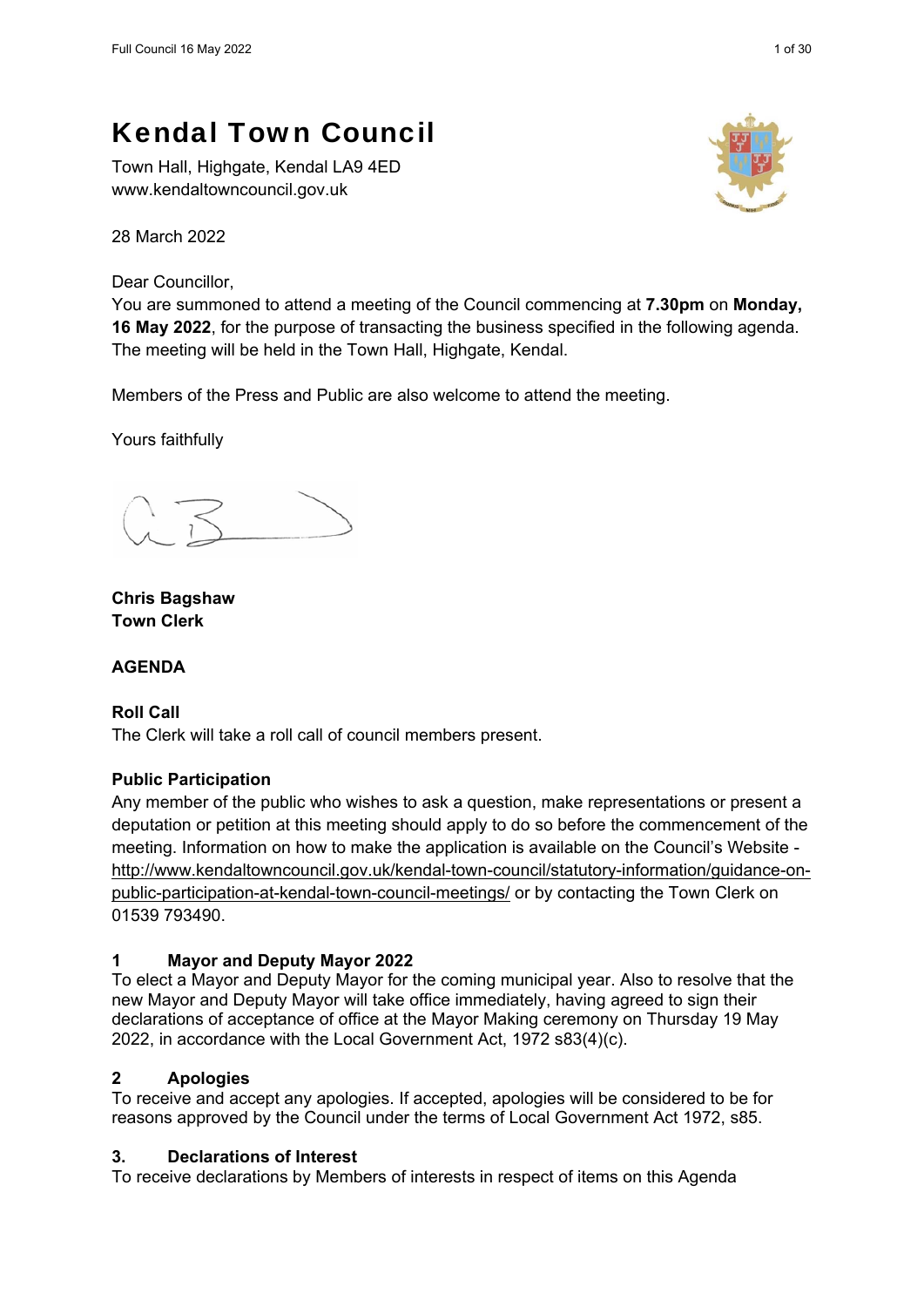*In accordance with the revised Code of Conduct, Members are required to declare any Disclosable Pecuniary Interests (DPIs) or Other Registrable interests (ORIs) which have not already been declared in the Council's Register of Interests. Members are reminded that it is a criminal offence not to declare a DPI, either in the Register or at the meeting. In the interests of clarity and transparency, Members may wish to declare any DPI which they have already declared in the Register, as well as any ORI.* 

# **4. Exclusion of Press and Public (Public Bodies Admission to Meetings Act 1960)**

To consider whether there are any agenda items during consideration of which the press and the public should be excluded.

# **5. Minutes of Last Council Meeting**

To receive the minutes of the meeting held on 4 April 2022 and affirm them as a true record (see attached).

# **6. Chairs and Vice Chairs of Committees**

To receive nominations for and resolve the Chairs and Vice Chairs of the Following Committees of the Council:

- i. Management
- ii. Environment & Highways
- iii. Allotments
- iv. Christmas Lights & Festivals
- v. Audit, Grants & Charities
- vi. Kendal in Bloom
- vii. Planning

By convention the Mayor is the Chair of the Mayoralty and Arts Committee.

# **7. Membership of Committees**

To receive nominations for and resolve the membership of the following committees:

- a) Management (1 ordinary member to be appointed) *Committee of 10 includes the Chairs of the other Committees, plus three additional members, of which one is the Chair of the Committee and another is the Vice Chair.*
- b) Environment & Highways (7 ordinary members to be appointed) *Committee of 9 including Chair and Vice Chair of Committee*
- c) Allotments (4 ordinary members to be appointed) *Committee of 9 including Chair and Vice Chair of committee, of which 3 are coopted reps from Allotment sites.*
- d) Christmas Lights & Festivals (3 ordinary members to be appointed) *Committee of 5, including Chair and Vice Chair of Committee*
- e) Audit, Grants & Charities (6 ordinary members to be appointed) *Committee of 8, including Chair and Vice Chair of Committee*
- f) Kendal in Bloom (3 ordinary members to be appointed) *Committee of 10, including Chair and Vice Chair of Committee, of whom 5 are co-opted members from local interest groups*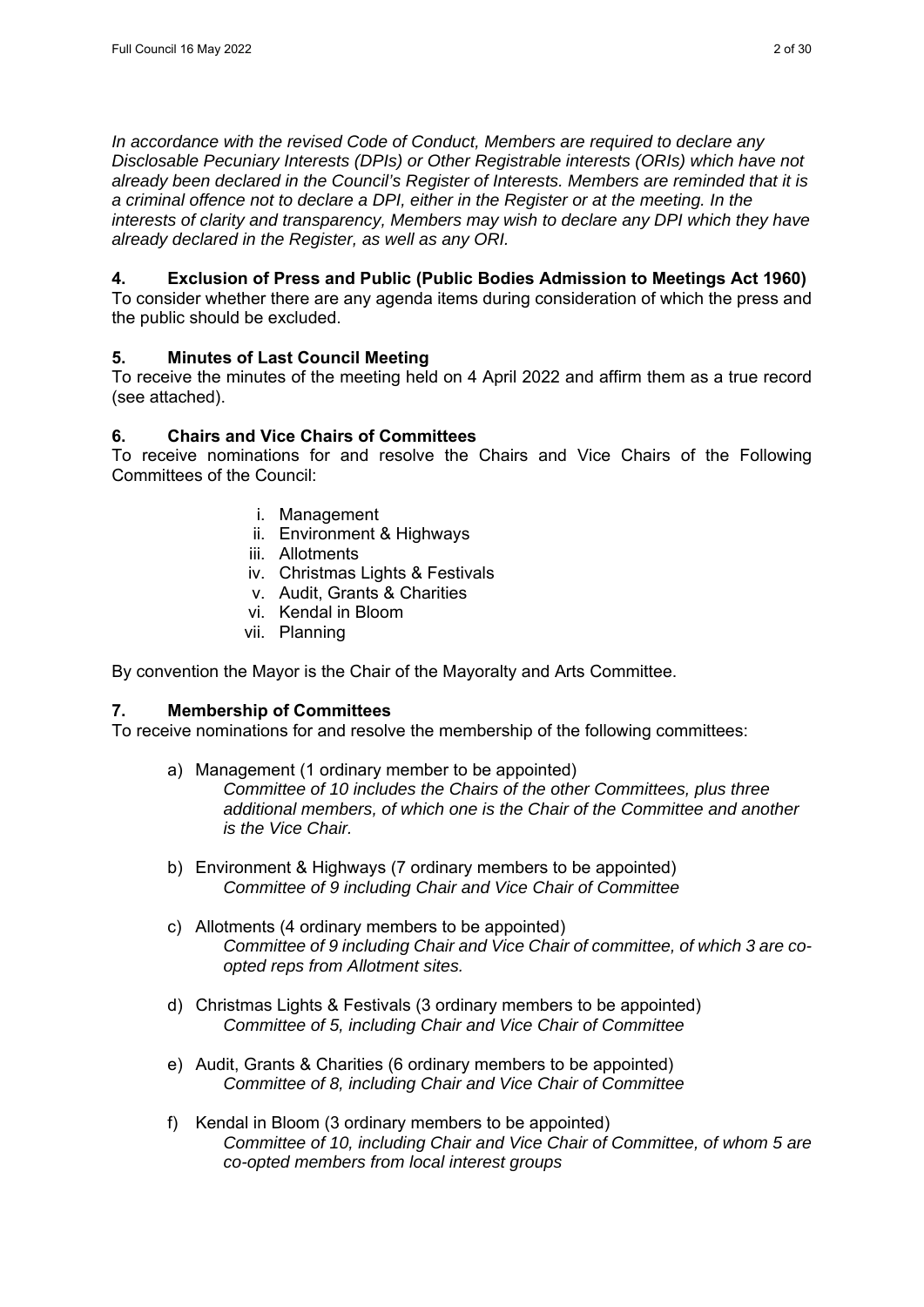- g) Planning (6 ordinary members to be appointed) *Committee of 8, including Chair and Vice Chair of Committee*
- h) Mayoralty and Arts (7 ordinary members to be appointed) *Committee of 9, including Chair and Vice Chair, who may be Mayor and Deputy Mayor*

#### **8. Schedule Of Meetings 2022-23**

To approve the proposed schedule of meetings for the forthcoming year (see attached).

#### **9. Representation on Outside Bodies**

To review the Town Council's representation at meetings with Outside Bodies and the arrangements for reporting back to the Council (see attached).

#### **10. Minutes from Committees**

To receive the draft minutes from the following Committees (may be received en bloc).

- i. Mayoralty and Arts Committee meeting on 19 April 2022 *(see attached)*
- *ii.* Planning Committee meetings on 4 April, 19 April and 3 May 2022 *(see attached).*
- iii. Audit, Grants and Charities Committee meeting on 25 April 2022.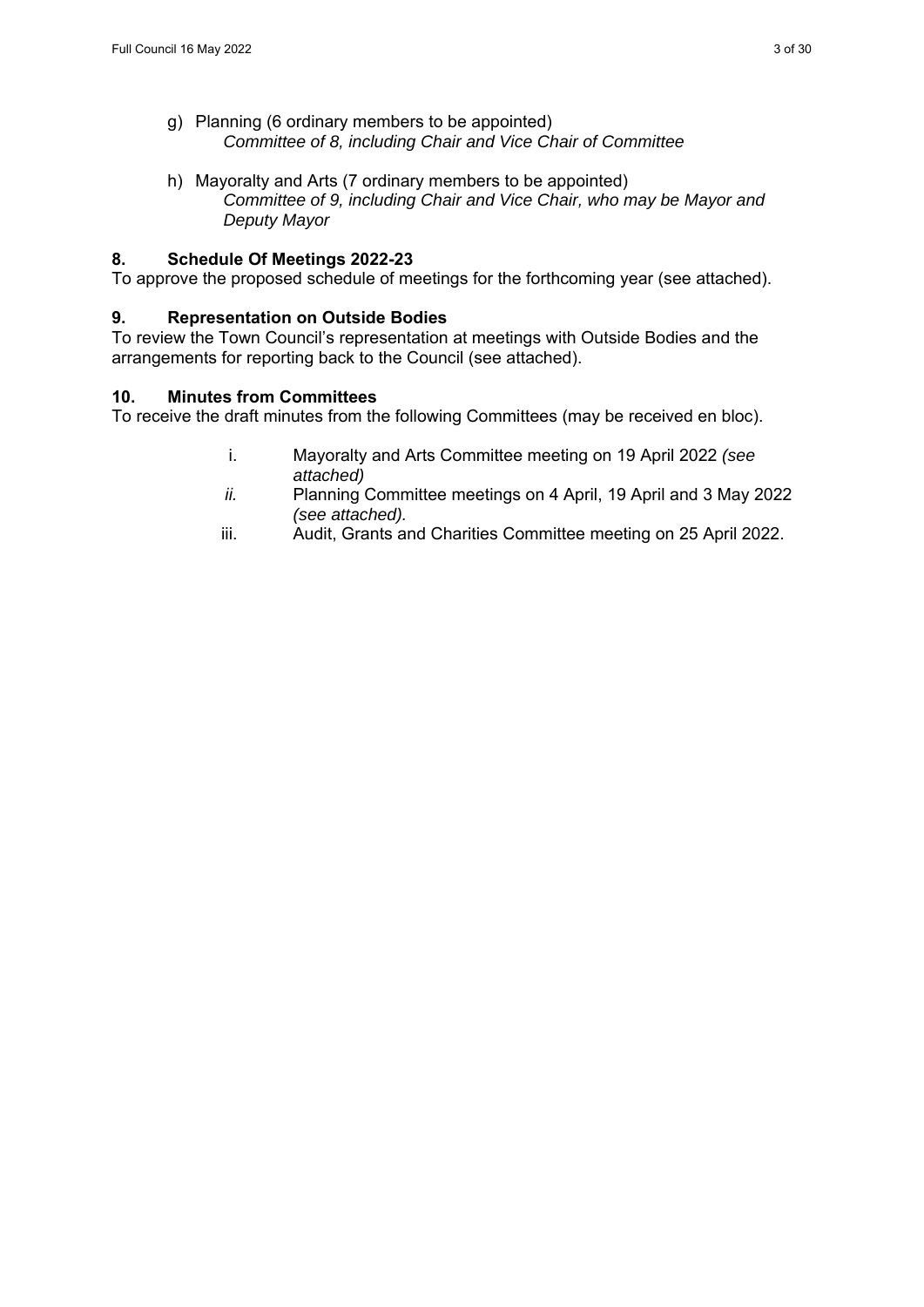Town Hall, Highgate, Kendal LA9 4ED www.kendaltowncouncil.gov.uk



#### **Minutes of the Meeting of Kendal Town Council held on Monday, 4 April 2022 at 7.30pm at the Town Hall, Highgate, Kendal.**

| <b>G</b> Archibald    | Present   | R Hogg             | Apologies |
|-----------------------|-----------|--------------------|-----------|
| A Blackman            | Present   | H Ladhams          | Present   |
| J Brook               | Apologies | S Long             | Present   |
| S Coleman             | Apologies | <b>D</b> Miles     | Present   |
| G Cook                | Present   | <b>T</b> Perkins   | Apologies |
| J Cornthwaite         | Present   | D Rathbone (Mayor) | Present   |
| J Dunlop (Vice Chair) | Present   | C Rowley           | Apologies |
| A Edwards             | Apologies | M Severn           | Absent    |
| S Evans               | Apologies | K Simpson          | Apologies |
| A Finch               | Present   | R Sutton           | Present   |
| P Gibson              | Apologies | K Teasdale         | Apologies |
| C Hardy               | Absent    | G Tirvengadum      | Present   |
| E Hennessy            | Present   | <b>G</b> Vincent   | Present   |
| C Hogg                | Present   | P Walker           | Absent    |

**In attendance:** Simon Unsworth (Mayor's Attendant)

No police report was available as no police representative attended. The clerk is continuing to try and get this sorted.

**Resolved:** To note the council's disappointment

#### **68/21/22 Apologies**

Apologies were received from Cllrs J Brook, S Coleman, A Edwards, S Evans, P Gibson, R Hogg, T Perkins, C Rowley, K Simpson and K Teasdale.

#### **69/21/22 Declarations of Interest**

None.

#### **70/21/22 Exclusion of Press and Public**

None.

#### **71/21/22 Minutes of the Last Meeting**

The Council received the minutes of the meeting held on 7 March 2022.

**Resolved:** To accept the minutes as a true record.

#### **72/21/22 Mayor's Communications**

The Mayor submitted his report of activities for March 2022. Although it has been a quiet year, he declared it had been a pleasure and an honour to serve Kendal as its Mayor.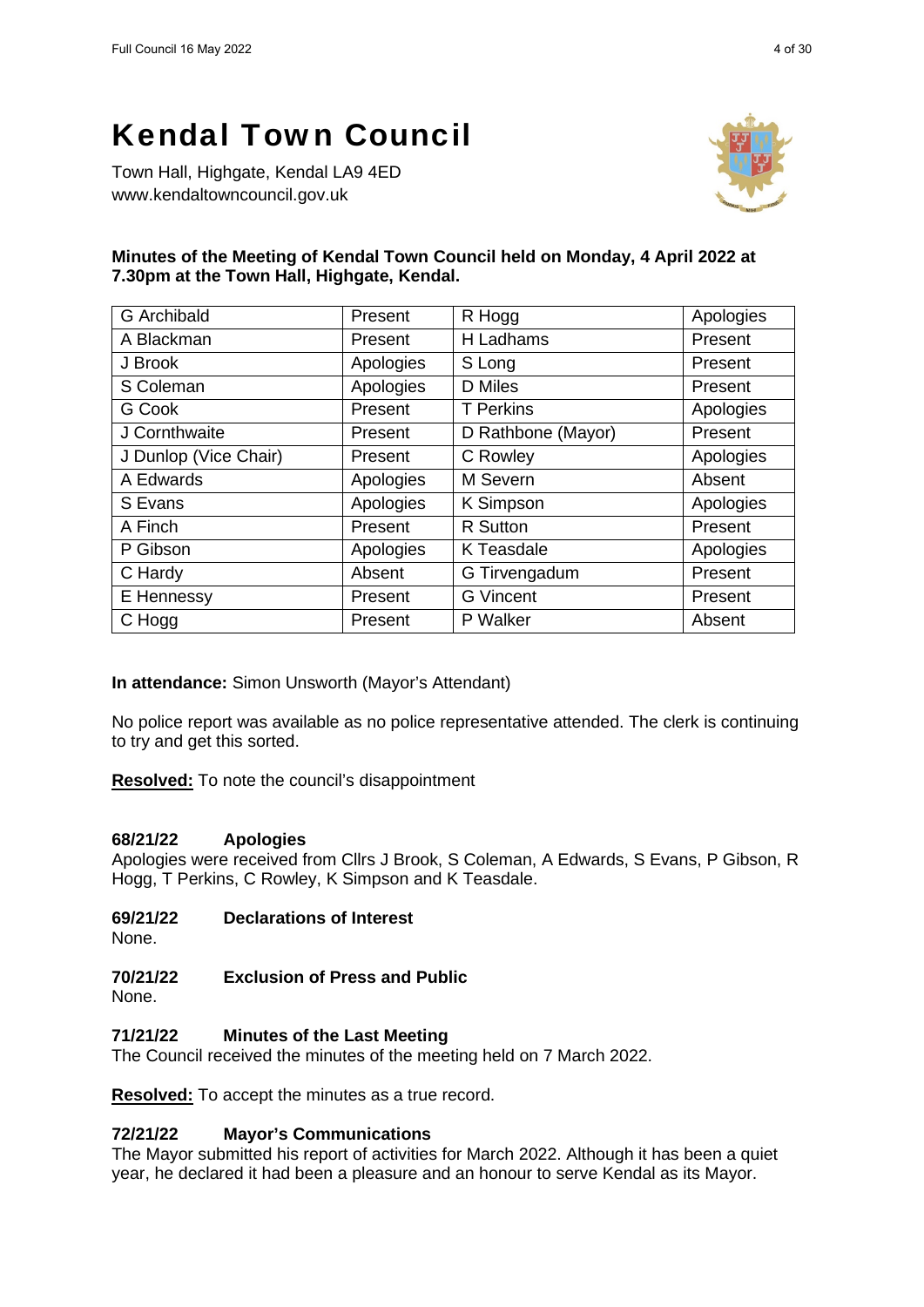The council's attention was drawn to a sponsored walk being held as part of the Kendal Walking Festival – all proceeds will go to the Mayor's Charities.

**Resolved**: To note the report

#### **73/21/22 Minutes from Committees**

The Council considered and received the following minutes:

- a) Planning Committee meetings on 7 and 21 March 2022
- b) Environment and Highways Committee on 14 March 2022

**Resolved**: To receive and note the minutes.

#### **74/21/22 Standing Orders**

The council considered a report from the Clerk proposing an updated set of Standing Orders. It was six years since they were last reviewed. The new set is are compliant with current legislation and removes a number of existing anomalies. Terminology is also updated.

**Resolved:** To accept the new Standing Orders, to take with effect from 9 May 2022, when the newly elected Councillors take office.

#### **75/21/22 Property Matters**

The Town Clerk updated the council on a number of issues. There are two sets of legal instruction out at the moment:

- Vicarage Drive. Kendal Town Council has been offered an area of land, which will allow for the completion of work on pathways. It may also support the Natural Kendal initiative as the land contains a range of different environments. The matter has been allocated to a solicitor.
- Mintsfeet riverside. Also currently with solicitors.

Nobles Rest: there is a dry stone wall that needs repairing and currently ownership of the wall (and therefore responsibility for repairs) is in dispute between SLDC and KTC. All the councillors on the Allotments committee are also SLDC councillors so there is a conflict of interest. The clerk asked the 7 non-SLDC councillors present for their advice. After some discussion amongst those councillors who were not affected by a Conflict of Interest, it was suggested that the Town Council offer, without prejudice, to pay for half of the full cost of the work (approximately £1,300) with SLDC meeting the other half.

**Resolved:** To put this proposal for cost sharing to the District Council.

#### **76/21/22 Schedule of Payments and Budget Report**

The Council received the Schedule of Payments and Budget report.

**Resolved:** To note the report.

The meeting closed at 8.45pm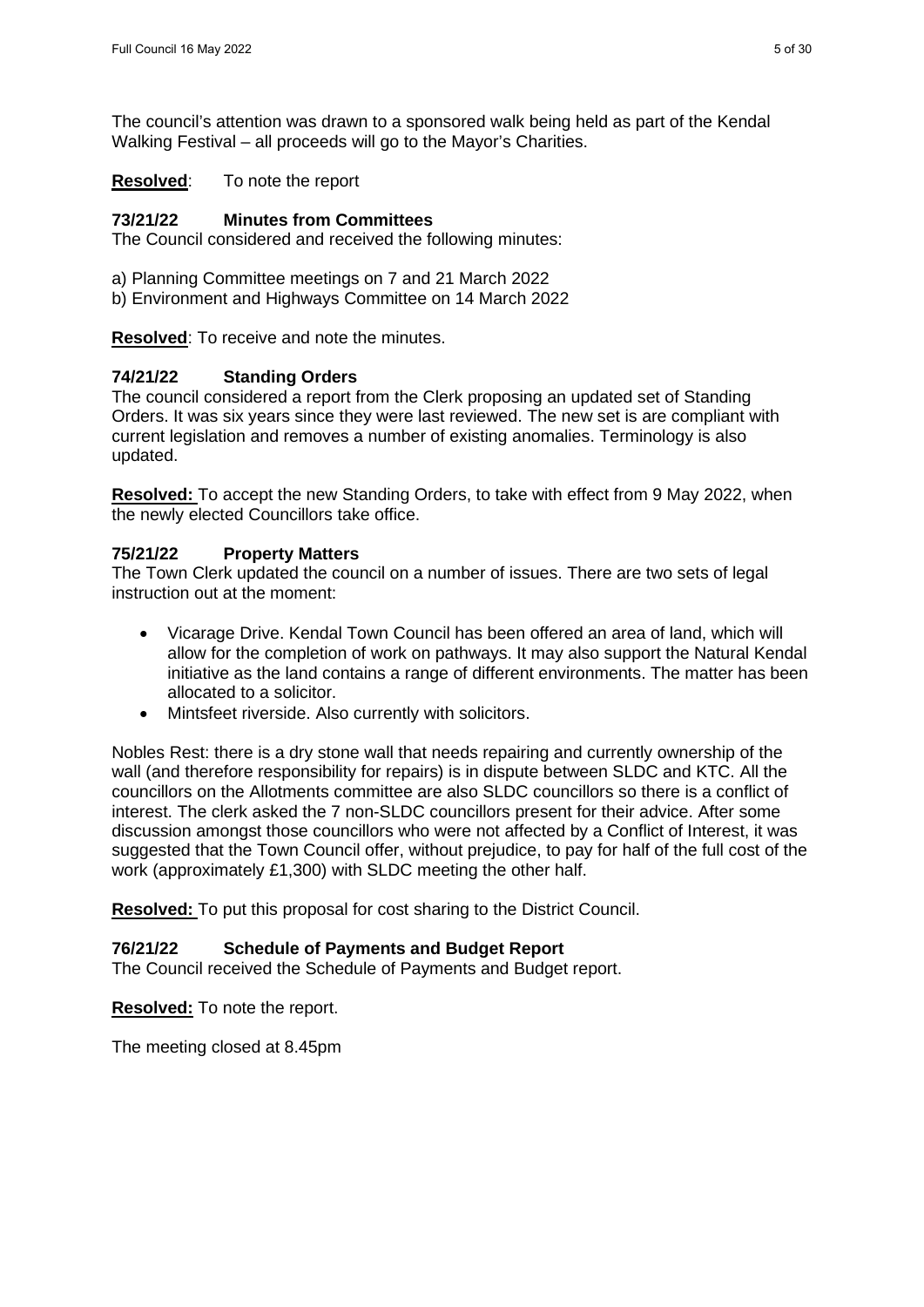# **Draft Schedule of Meetings 2022-23**

All meetings at the Town Hall unless otherwise noted.

# **Full Council Meetings (usually 7.30pm)**

| Monday 16 May 2022 (Annual Meeting) | Mon 6 February 2023             |
|-------------------------------------|---------------------------------|
| Thursday 19 May 2022 (Mayor Making) | Mon 3 April 2023                |
| Monday 1 August 2022                | Mon 8 May 2023 (Annual Meeting) |
| Monday 3 October 2022               | Thu 18 May 2023 (Mayor Making)  |
| Monday 5 December 2022              | Mon 5 June 2023                 |

| .<br>ູ<br>                                                   |  |
|--------------------------------------------------------------|--|
| Denuty<br>$\sim$ $ \sim$<br>- 1VL<br><b>VUI</b><br>DUPUL<br> |  |

#### **Management Committee (usually 7.30pm)**

| <b>Office</b>               | <b>Members</b> | <b>Date</b>          |
|-----------------------------|----------------|----------------------|
| Chair                       |                | Mon 30 May 2022      |
| <b>Vice Chair</b>           |                | Mon 4 July 2022      |
| Mayor                       |                | Mon 5 September 2022 |
| Deputy Mayor                |                | Mon 7 November 2022  |
| Chair of E&H                |                | Mon 9 January 2023   |
| Chair of Audit, Grants      |                | Mon 6 March 2023     |
| and Charities               |                |                      |
| Chair of Planning           |                | Tues 30 May 2023     |
| <b>Chair of Christmas</b>   |                |                      |
| <b>Lights and Festivals</b> |                |                      |
| Chair of Kendal in          |                |                      |
| <b>Bloom</b>                |                |                      |
| <b>Chair of Allotments</b>  |                |                      |
| Ordinary member             |                |                      |
| Ordinary member             |                |                      |
| (Kendal Futures rep)        |                |                      |

Chairs of Committees may be substituted by vice chairs.

# **Planning Committee (usually 6.30pm)**

| <b>Members</b> | <b>Dates</b>          |
|----------------|-----------------------|
| Chair          | Mon 23 May 2022       |
| Vice Chair     | Mon 6 June 2022       |
|                | Mon 20 June 2022      |
|                | Mon 4 July 2022       |
|                | Mon 18 July 2022      |
|                | Mon 1 August 2022     |
|                | Mon 15 August 2022    |
|                | Mon 5 September 2022  |
|                | Mon 19 September 2022 |
|                | Mon 3 October 2022    |
|                | Mon 17 October 2022   |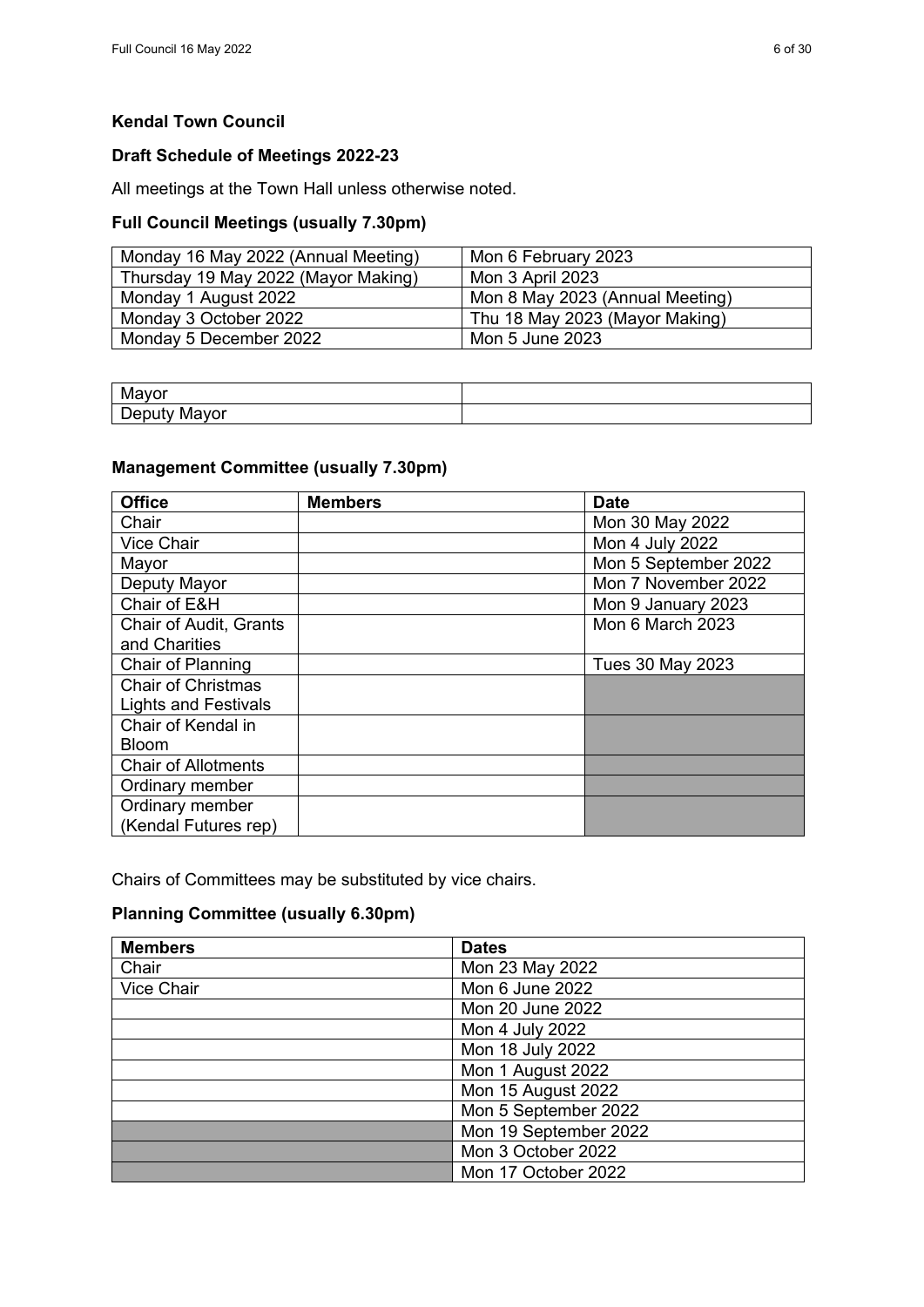| Mon 7 November 2022      |
|--------------------------|
| Mon 21 November 2022     |
| Mon 5 December 2022      |
| Mon 19 December 2022     |
| Mon 9 January 2023       |
| Mon 23 January 2023      |
| Mon 6 February 2023      |
| Mon 20 February 2023     |
| Mon 6 March 2023         |
| Mon 20 March 2023        |
| Mon 3 April 2023         |
| <b>Mon 17 April 2023</b> |
| Tue 2 May 2023           |
| Mon 15 May 2023          |

# **Audit Grants and Charities Committee (usually 7pm)**

| <b>Members</b> | <b>Dates</b>          |
|----------------|-----------------------|
| Chair          | Mon 20 June 2022      |
| Vice Chair     | Mon 19 September 2022 |
|                | Mon 19 December 2022  |
|                | Mon 20 March 2023     |
|                | Mon 22 May 2023       |
|                |                       |
|                |                       |
|                |                       |

# **Environment & Highways Committee (usually 7.30pm)**

| <b>Members</b> | <b>Dates</b>          |
|----------------|-----------------------|
| Chair          | Mon 13 June 2022      |
| Vice Chair     | Mon 12 September 2022 |
|                | Mon 14 November 2022  |
|                | Mon 16 January 2023   |
|                | Mon 15 March 2023     |
|                | Mon 15 May 2023       |
|                |                       |
|                |                       |
|                |                       |

# **Allotments Committee (usually 7pm)**

| <b>Members</b> | <b>Dates</b>         |
|----------------|----------------------|
| Chair          | Mon 18 July 2022     |
| Vice Chair     | Mon 10 October 2022  |
|                | Mon 12 December 2022 |
|                | Mon 27 February 2023 |
|                |                      |
|                |                      |
| Co-optee       |                      |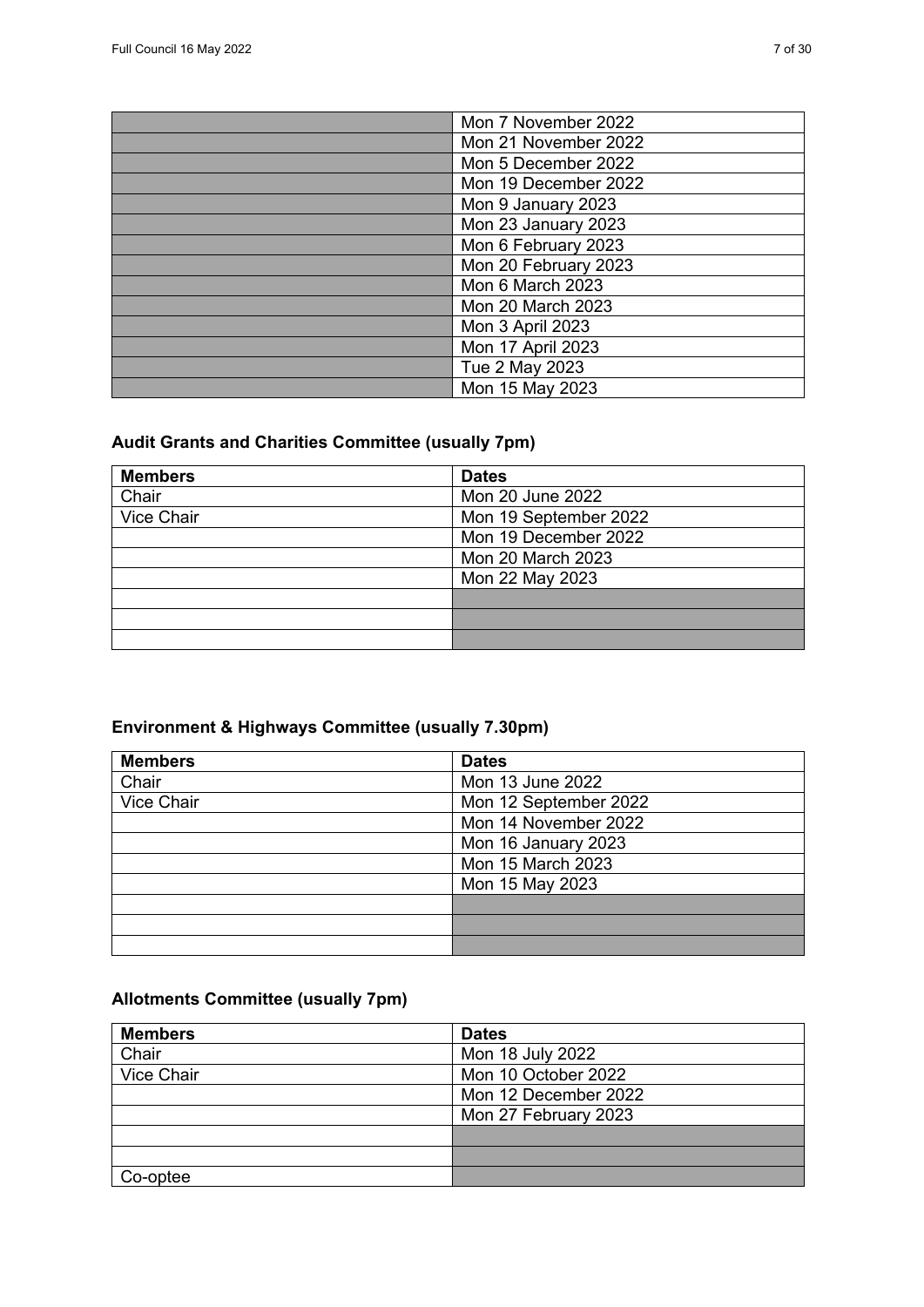| ∷o-optee |  |
|----------|--|
| Co-optee |  |

## **Christmas Lights & Festivals Committee (usually 7pm)**

| <b>Members</b> | <b>Dates</b>      |
|----------------|-------------------|
| Chair          | 27 June 2022      |
| Vice Chair     | 26 September 2022 |
|                | 21 November 2022  |
|                | 20 February 2023  |
|                | 24 April 2023     |

# **Mayoralty & Arts Committee (usually 7pm)**

| <b>Members</b> | <b>Dates</b>         |
|----------------|----------------------|
| Chair          | Mon 11 July 2022     |
| Vice Chair     | Mon 24 October 2022  |
|                | Mon 23 January 2023  |
|                | Monday 27 March 2023 |
|                |                      |
|                |                      |
|                |                      |
|                |                      |
|                |                      |

#### **Kendal in Bloom Committee (usually 7pm)**

| <b>Members</b>          | <b>Dates</b>     |
|-------------------------|------------------|
| Chair                   | 25 July 2022     |
| Vice Chair              | 17 October 2022  |
| <b>Ordinary members</b> | 13 February 2023 |
|                         | 10 April 2023    |
|                         |                  |
| <b>SLDC</b>             |                  |
| Horticare               |                  |
| <b>Civic Society</b>    |                  |
| <b>SLACC</b>            |                  |
| Other                   |                  |

## **Town Assembly**

**Monday 17 April 2023, 7.30pm**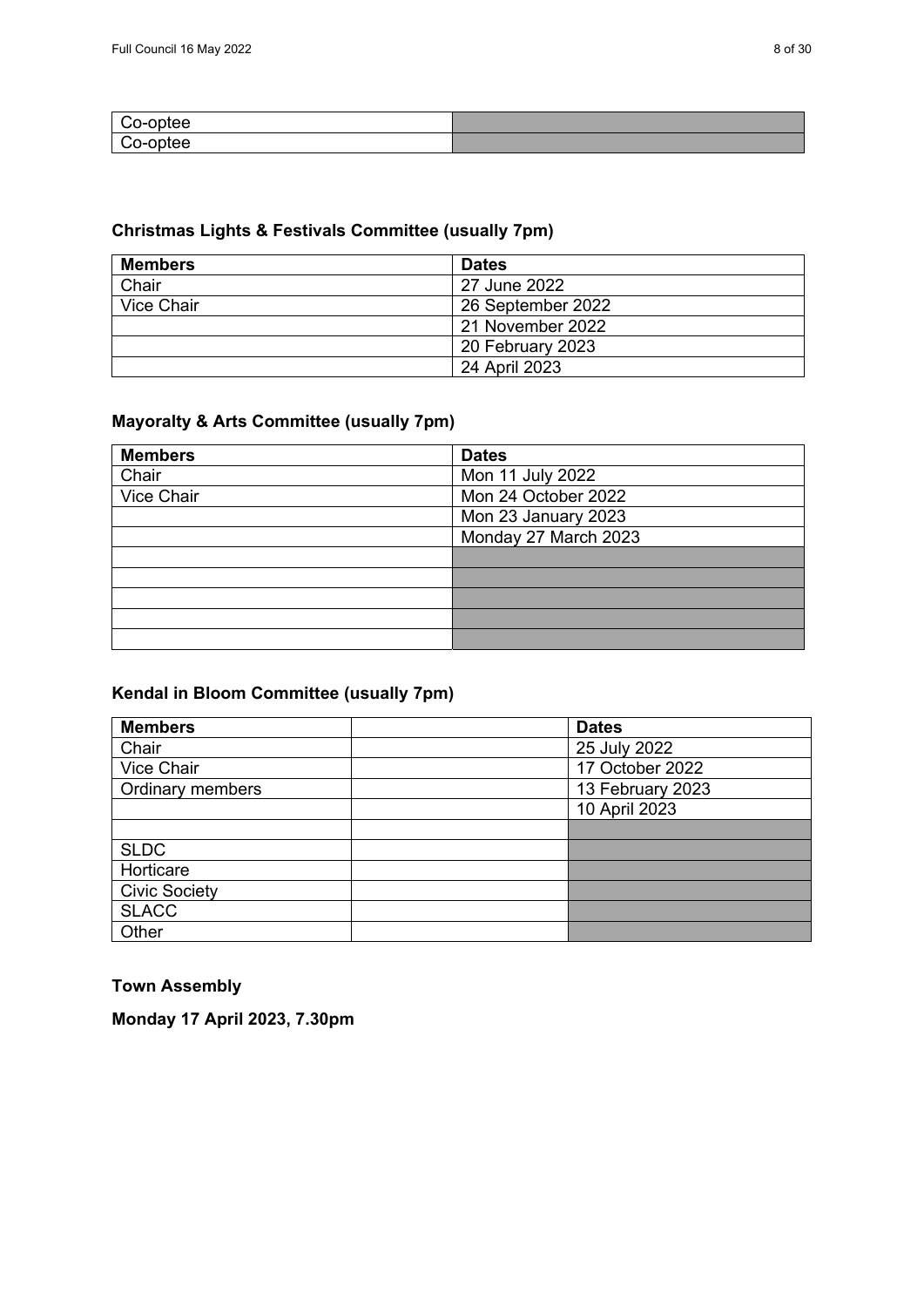#### **Appointments to Outside Bodies 2022-2023 – 16 May 2022**

| <b>Organisation</b>                                                           | No. of<br><b>Reps</b> | Representative(s) to<br>9 May 2022                   | <b>Reports To</b>            |
|-------------------------------------------------------------------------------|-----------------------|------------------------------------------------------|------------------------------|
| Air Quality Working Group<br>(SLDC)                                           | 1                     | Cllr G Archibald                                     | Environment & Highways       |
| <b>BID Board</b>                                                              | 1                     | Cllr J Dunlop                                        | Management & Council         |
| <b>Brewery Arts Centre</b>                                                    | $\mathbf{1}$          | Cllr R Sutton                                        | Council                      |
| Cumbria Association of<br><b>Local Councils</b>                               | 2                     | Cllr R Sutton<br><b>Vacancy</b>                      | Council                      |
| Emergency Plan (Kendal<br><b>Community Emergency</b><br>Plan Group)           | $\mathbf{1}$          | <b>Cllr J Cornthwaite</b>                            | Management & Council         |
| Flood Working Group                                                           | 2                     | Cllr S Evans and Cllr A<br>Blackman                  | Management                   |
| <b>Integrated Care</b><br>Community/Healthy Towns<br>Status (CCC)             | $\mathbf{1}$          | Cllr P Gibson                                        | Council                      |
| Lakes Line User Group                                                         | $\mathbf{1}$          | Cllr S Coleman                                       | Council                      |
| Kendal Bus User Group                                                         | $\mathbf{1}$          | Cllr E Hennessy                                      | Council                      |
| Kendal Dementia Action<br>Alliance                                            | $\mathbf{1}$          | Cllr R Sutton                                        | Council                      |
| Kendal Futures Board                                                          | $\mathbf{1}$          | Cllr S. Long                                         | Management & Council         |
| Kendal Lads and Girls Club                                                    | $\mathbf{1}$          | <b>Cllr A Edwards</b>                                | Council                      |
| Kendal Mountain Festival                                                      | $\mathbf{1}$          | Cllr R Sutton                                        | Christmas Lights & Festivals |
| Kendal Relief in Need<br>Charity                                              | $\overline{2}$        | Mayor and Deputy Mayor                               | Council                      |
| Lancaster Canal (Northern<br>Reaches)                                         | 2                     | Cllr C Rowley<br>Cllr A Blackman                     | Council                      |
|                                                                               |                       |                                                      |                              |
| One Voice                                                                     | $\mathbf{1}$          | Cllr R Sutton                                        | Council                      |
| <b>Rinteln Town</b><br><b>Twinning Association</b>                            | 4                     | Mayor and Deputy Mayor<br>Cllrs J Brook & A Blackman | Mayoralty & Arts             |
| South Lakeland Action on<br>Climate Change &<br><b>Transition South Lakes</b> | $\overline{2}$        | Cllr E Hennessy<br><b>Vacancy</b>                    | Environment & Highways       |
| South Lakes Equality &<br><b>Diversity Partnership</b>                        | 1                     | Cllr G Tirvengardum                                  | Council                      |
|                                                                               |                       |                                                      |                              |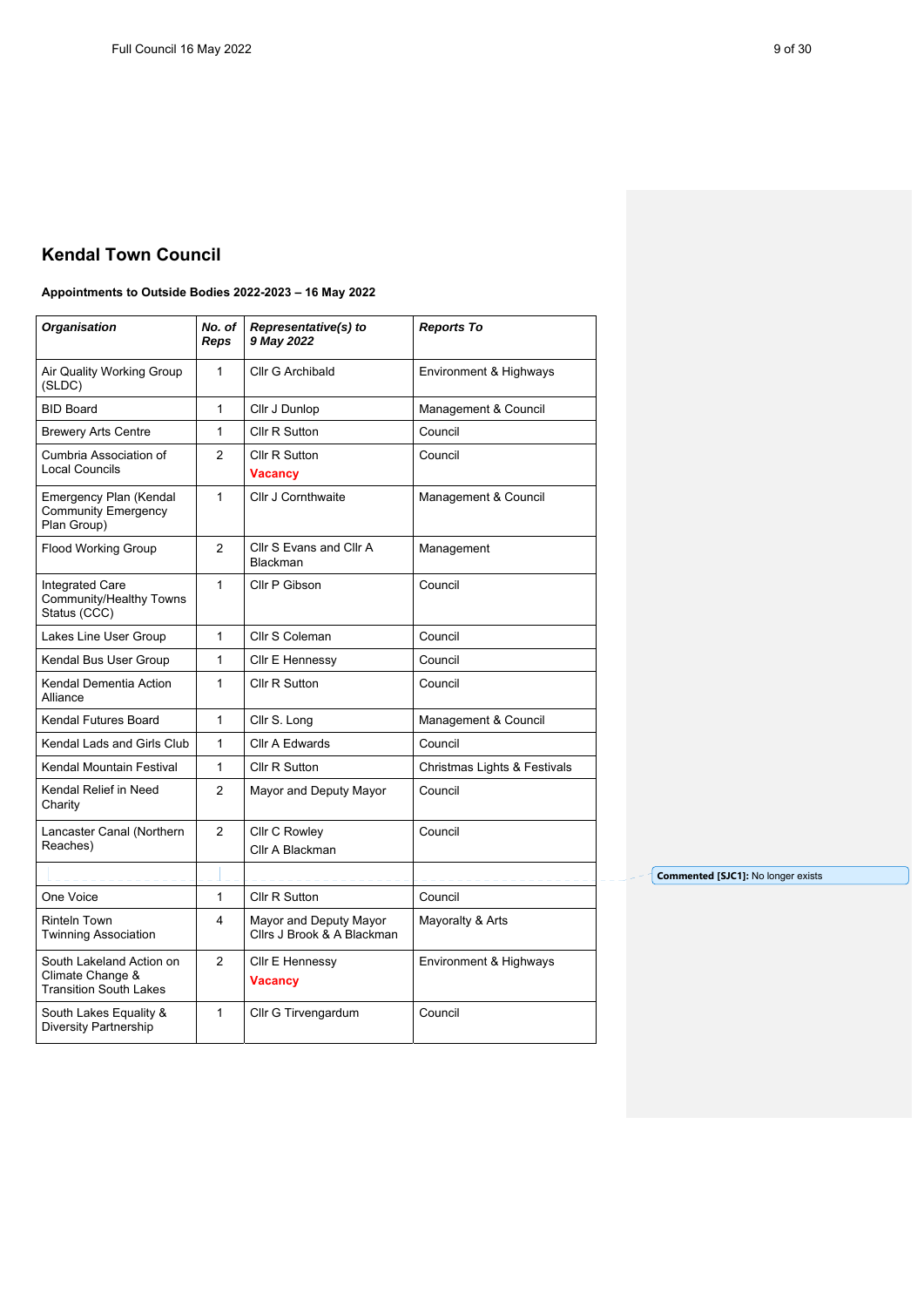Town Hall, Highgate, Kendal LA9 4ED www.kendaltowncouncil.gov.uk



#### **Minutes of the meeting of the Mayoralty and Arts Committee held on Tuesday, 19 April 2022 at 7.30pm in the Georgian Room, Town Hall, Kendal.**

| Cllr J Brook               | Present   | Cllr C Hogg             | Present |
|----------------------------|-----------|-------------------------|---------|
| Cllr G Cook                | Present   | Cllr D Rathbone (Chair) | Present |
| Cllr J Dunlop (Vice Chair) | Present   | <b>Cllr R Sutton</b>    | Present |
| Cllr A Finch               | Apologies | Cllr K Teasdale         | Present |
| Cllr P Gibson              | Apologies | Cllr G Tirvengadum      | Present |

**In attendance:** Chris Bagshaw (Town Clerk) and Simon Unsworth (Project Officer)

#### **MA22/21/22 Apologies**

Apologies were received and accepted from

**MA23/21/22 Declarations of Interest** 

None

# **MA24/21/22 Exclusion of Press and Public (Public Bodies Admission to Meetings Act 1960)**

None

#### **MA25/21/22 Minutes of the Previous Meeting**

The Council received the minutes of the meeting held on 21 February 2022.

**Resolved:** Accepted as a true record.

#### **MA26/21/22 Twinning Issues**

It was reported that the group had met and discussed Twinning, focussing mainly on the relationship with Rinteln. The following points were made:

- It is hoped that the next council will be proactive in addressing the Twinning issue;
- There is a need to regain the impetus in a concrete and practical way;
- $\bullet$  There is to be an event in June to celebrate the 30<sup>th</sup> anniversary of the twinning relationship with Rinteln,organised by the Rinteln Association, which will hopefully generate new interest;
- That the twinning relationship with Rinteln has almost been more focussed on the town-to-town links, whereas with Killarney it has traditionally been more council-tocouncil;
- The Council and councillors can do more to publicise the twinning and encourage any involvement from residents and organisations;
- There was a friendship agreement with town in China that could be reinvigorated;
- The Twinning subgroup will continue to meet to address this issue.

**Resolved:** The Twinning subgroup to continue to meet to progress the issue of Twinning vitality.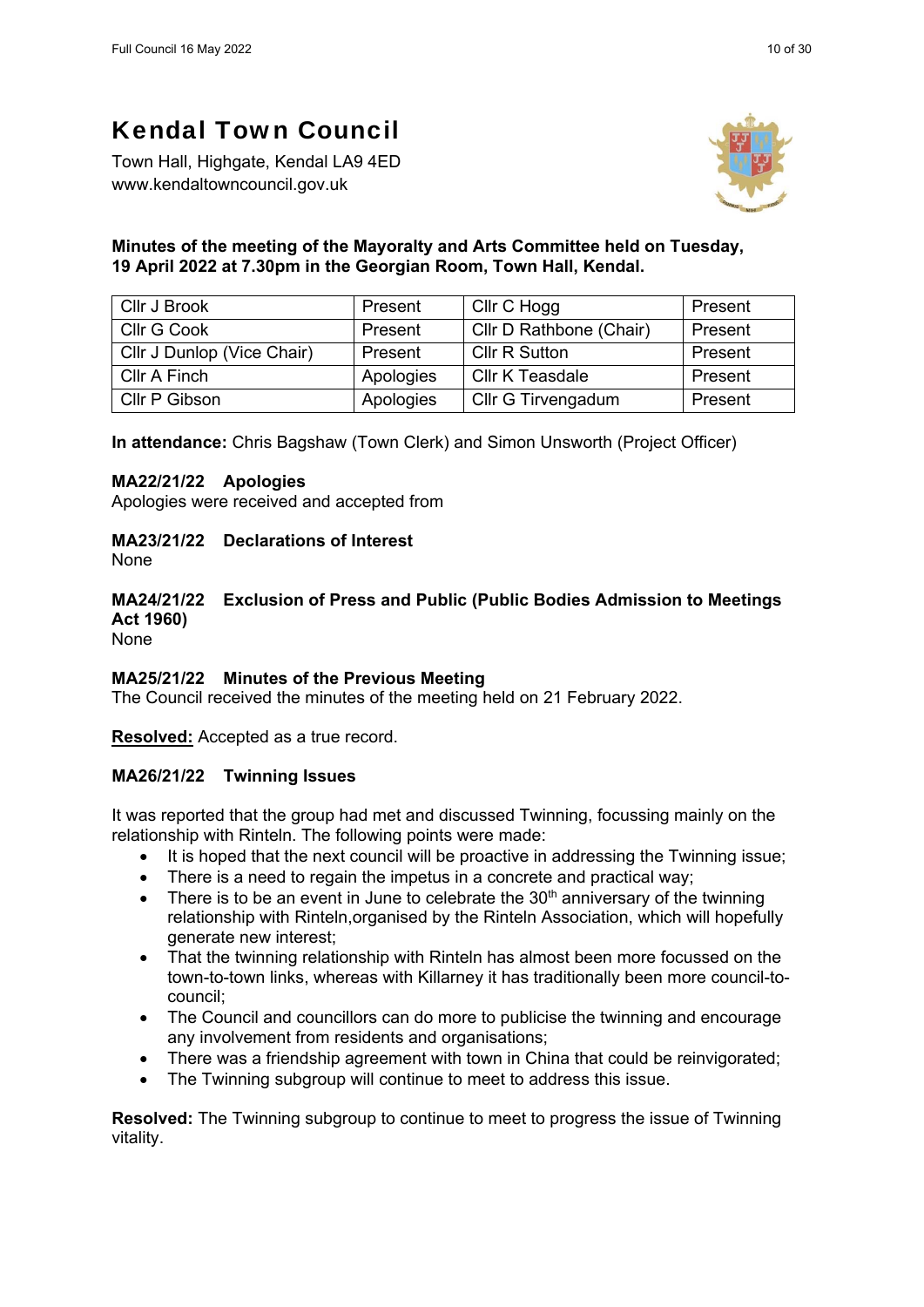## **MA27/21/22 Town Council Collection**

The following points were made:

- Parlour talks are beginning again and bookings are starting to come in;
- All KTC livery has been returned from the Mace Bearers and Town Crier;
- Councillors (especially ones being elected in May 2022) may not fully understand the parlour and picture store;
- The role of the Town Crier to be reviewed and updated and recommendations will be brought to a future M&A committee for discussion;
- The collection should be available online. This is to be investigated.

#### **Resolved:**

- 1. The Mayor's Attendant to write a parlour introduction to the new councillor induction pack;
- 2. The Mayor's Attendant to arrange three sessions to allow any councillor to come and see the parlour informally (SKU)
- 3. That the new M&A committee be taken around the parlour and picture store.

#### **MA28/21/22 Mayor's Insignia**

The Mayor's Attendant had nothing new to report on this issue.

**Resolved:** The Mayor's Attendant to chase as a priority.

## **Roll of Honour**

The Clerk reported a recent issue in the press concerning the identity of a soldier buried in Holland. There are no details, other than names, of the men from Kendal who died during World War Two. Gathering information may be a big job but as we have equivalent information for the dead of World War One it probably needs to be addressed.

**Resolved:** That the Town Clerk investigate whether other organisations have any of this information and whether it can be collated.

#### **MA29/21/22 Newsletter**

The Committee offered the following items as articles for the forthcoming newsletter.

- New council and Mayor
- 30 years Twinning with Rinteln
- Mayor's Parlour
- Walking Festival
- Queen's Jubilee

#### **MA30/21/22 Review of Spend against Budget**

The committee reviewed a statement of their current budget.

**Resolved:** To note the report.

The meeting closed at 8.35pm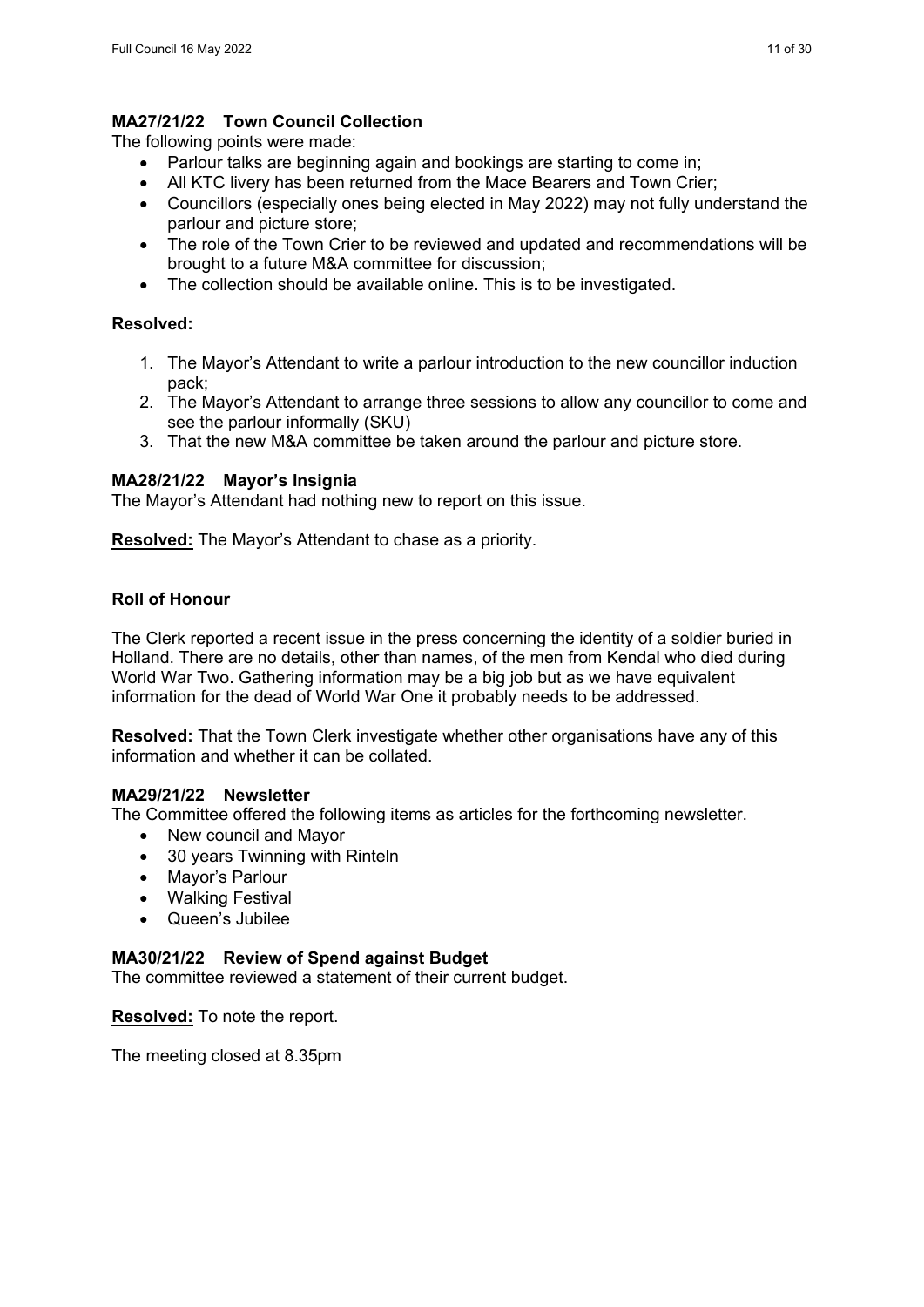Town Hall, Highgate, Kendal LA9 4ED www.kendaltowncouncil.gov.uk



#### **Minutes of a meeting of the Planning Committee held on Monday 4 April 2022 at 6pm in the Town Hall, Kendal.**

| <b>Cllr J Cornthwaite</b>   | Present   | Cllr D Rathbone (Chair) | Present   |
|-----------------------------|-----------|-------------------------|-----------|
| Cllr P Gibson               | Apologies | <b>CIIr C Rowley</b>    | Apologies |
| Cllr H Ladhams (Vice Chair) | Present   | Cllr K Teasdale         | Apologies |
| CIIr D Miles                | Present   | Cllr G Vincent          | Present   |

**In Attendance:** Town Clerk

#### **P153/21/22 Apologies**

Apologies were received and accepted from Cllrs Gibson, Rowley and Teasdale.

## **P154/21/22 Declarations of Interest**

None

# **P155/21/22 Exclusion of Press and Public (Public Bodies Admission to Meetings Act 1960)**

No issues were considered for exclusion.

#### **P156/21/22 Minutes of the Previous Meeting**

The Committee received the minutes of the previous planning committee meeting held on 21 March 2022.

**Resolved:** To accept them as a true record.

#### **P157/21/22 Planning Process and Issues**

No matters were considered.

# **P158/21/22 Net Biodiversity Gain Consultation**

The Committee considered a report on the Net Biodiversity Gain consultation from Defra, which had been submitted.

**Resolved**: To note the submission.

## **P159/21/22**

The Committee considered a consultation from the Lake District National Park Authority on second homes. They welcomed the opportunity to comment on an issue which has an impact on Kendal, despite Kendal not being in the National Park.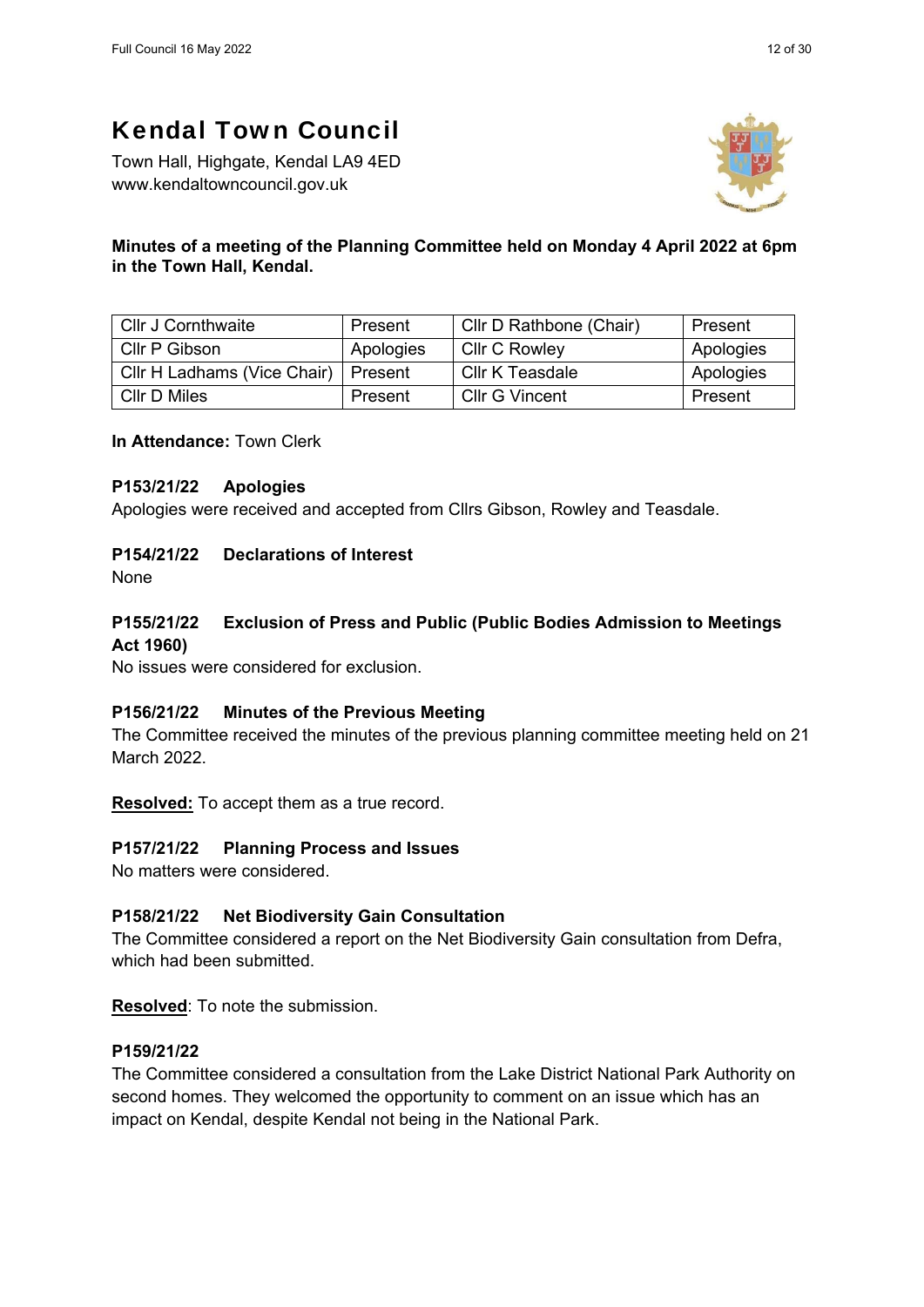**Resolved:** To contact SLDC and LDNPA to express the Committee's belief that the two Planning Authorities should align their policies in this matter, to ensure that there are no gaps in the area which could lead detrimental outcomes in Kendal. **Resolved:** To submit the following comments to LDNPA:

*1.We believe the Town and Country Planning (Use Classes) Order should be amended to create new use classes for Primary Homes, Secondary Homes and Short-term Holiday lets. Any change of use between these would require planning permission, with local circumstances being a material consideration.* 

*Do you agree the number of second homes in the Lake District National Park should be controlled through the local authority planning function?* 

#### **Yes**

*2.If a property is in England and available to let for short periods that total 140 days or more per year, it will be rated as a self-catering property and valued for business rates. The Valuation Office will work out the rateable value of the property based on its type, size, location, quality and how much income is likely to be made from letting it.* 

*Small business rate relief is available if:* 

- *The property's rateable value is less than £15,000*
- *The business only uses one property you may still be able to get relief if you use more*

*You will not pay business rates on a property with a rateable value of £12,000 or less. For properties with a rateable value of £12,001 to £15,000, the rate of relief will go down gradually from 100% to 0%.* 

*Do you support the proposal to remove furnished holiday homes from the small business rate relief?* 

#### **Yes**

#### **P160/21/22 Kendal Town Council Flood Relief Scheme Working Group**

The Chair of the Working Group reported that there had recently been a technical subgroup meeting with the EA to consider issues relating to the specification of the glass screens and associated materials, the schedule of payments and other matters. It was noted that many of the most prominent impactful elements of the tree removal were now complete for the season, allowing in-river access for the Summer. It was suggested that the scheme was a marked improvement, not only on the original plan, but also on the 1970s flood scheme it is replacing, which demonstrated much less of the environmental consideration that the current scheme includes.

**Resolved:** To note the report.

#### **P161/21/22 Planning Applications**

The Committee considered the Planning Applications shown in Appendix 1.

**Resolved:** To submit the recommendations in Appendix 1 to the Planning Authority.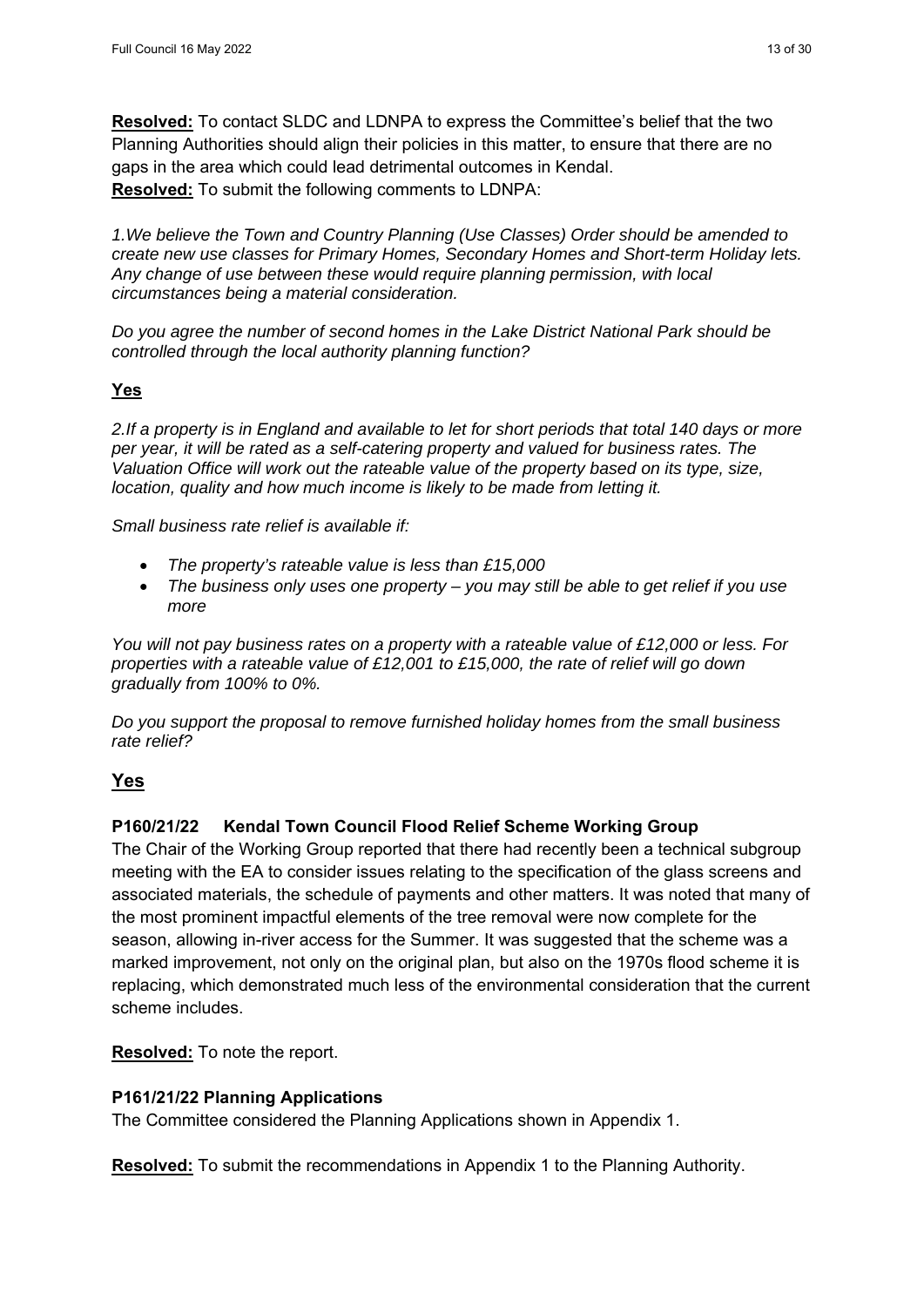The meeting closed at 18.44.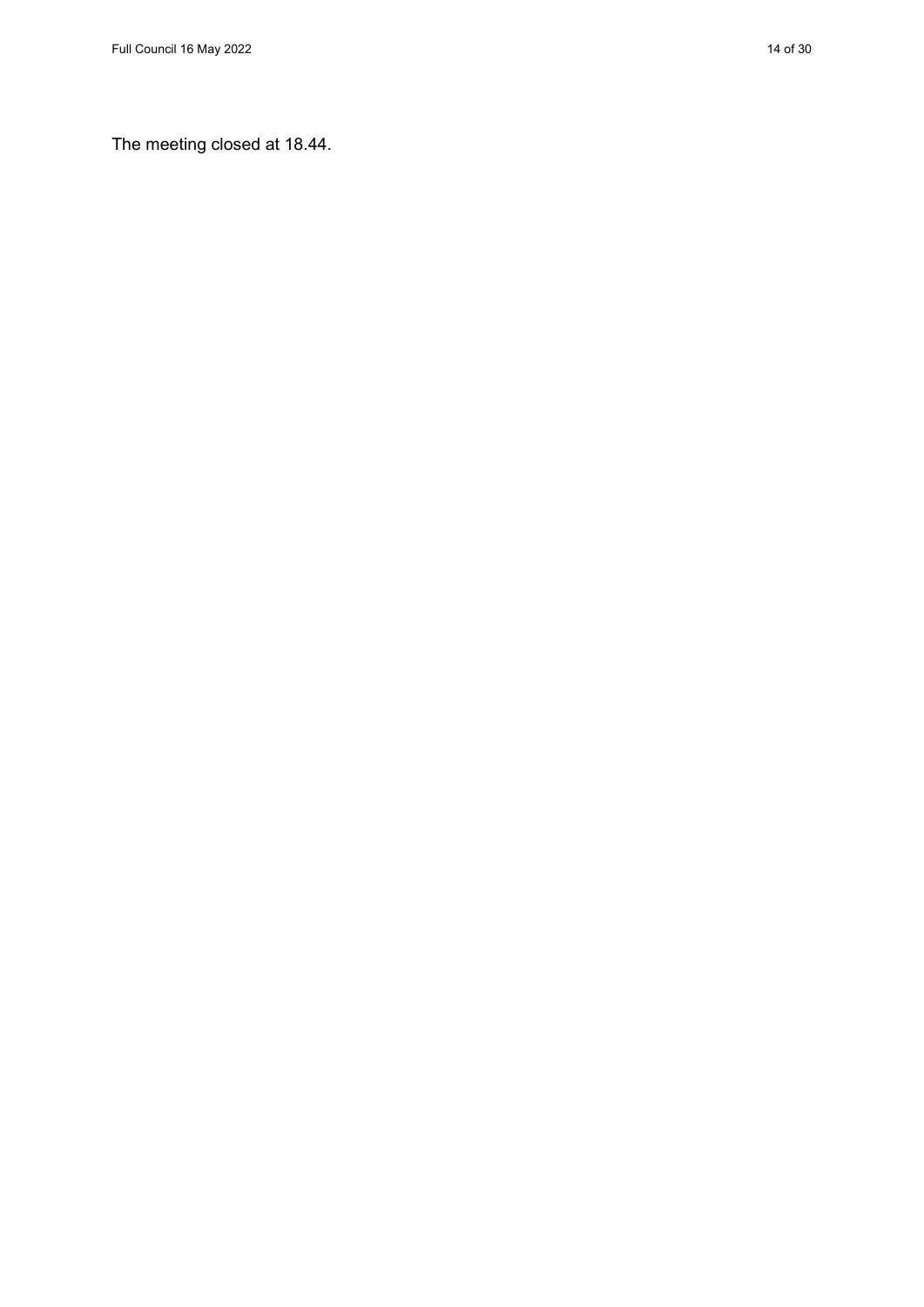Applications for Planning Committee: 4 April 2022 **Appendix 1**

| No.            | App No./Type | Address/Proposed Development                                                                                                                                                                                                                                                                                                                                                                                                                                                                                                                                                                                                  | <b>Comments</b><br>to SLDC | Observations/Recommendations                                                                                                                                                                                                                       |
|----------------|--------------|-------------------------------------------------------------------------------------------------------------------------------------------------------------------------------------------------------------------------------------------------------------------------------------------------------------------------------------------------------------------------------------------------------------------------------------------------------------------------------------------------------------------------------------------------------------------------------------------------------------------------------|----------------------------|----------------------------------------------------------------------------------------------------------------------------------------------------------------------------------------------------------------------------------------------------|
| $\mathbf 1$    | SL/2021/0626 | From land to the south of the A685,<br>Appleby Road, Kendal to land<br>immediately north of the A684 off Kinn<br>Road, Kendal<br>Proposed works for and use of replacement<br>section of aqueduct, including earthworks<br>and ancillary infrastructure including: new<br>valve house buildings within fenced<br>compounds with permanent vehicular<br>access provision; installation of tunnel<br>shafts; open cut connection areas at either<br>end of the replacement section within<br>temporary construction compounds, to<br>include site accesses, storage areas, plant<br>and machinery, and drainage infrastructure. | 15 April                   | The Committee noted that there appeared to be<br>no net biodiversity plan. Assuming the<br>development incorporated the recommendations<br>of the arboreal survey and complied with relevant<br>HSE guidelines they had No Material<br>Objections. |
| $\overline{2}$ | SL/2022/0155 | <b>Bull Gap House, 31 Beast Banks</b><br>Replace wooden single glazed sash<br>windows with like for like wooden double<br>glazed sash windows                                                                                                                                                                                                                                                                                                                                                                                                                                                                                 | 7 April                    | The Committee welcomed the use of traditional<br>materials.<br><b>No Material Objections</b>                                                                                                                                                       |
| 3              | SL/2021/1147 | Town and Village Green area, Kendal Fell<br>Signs & viewing platforms                                                                                                                                                                                                                                                                                                                                                                                                                                                                                                                                                         | 8 April 2022               | The Committee noted that Kendal Town Council<br>did not appear to be consulted in the development<br>of the signs, which seemed anomalous in the<br>context of town and village green areas in the                                                 |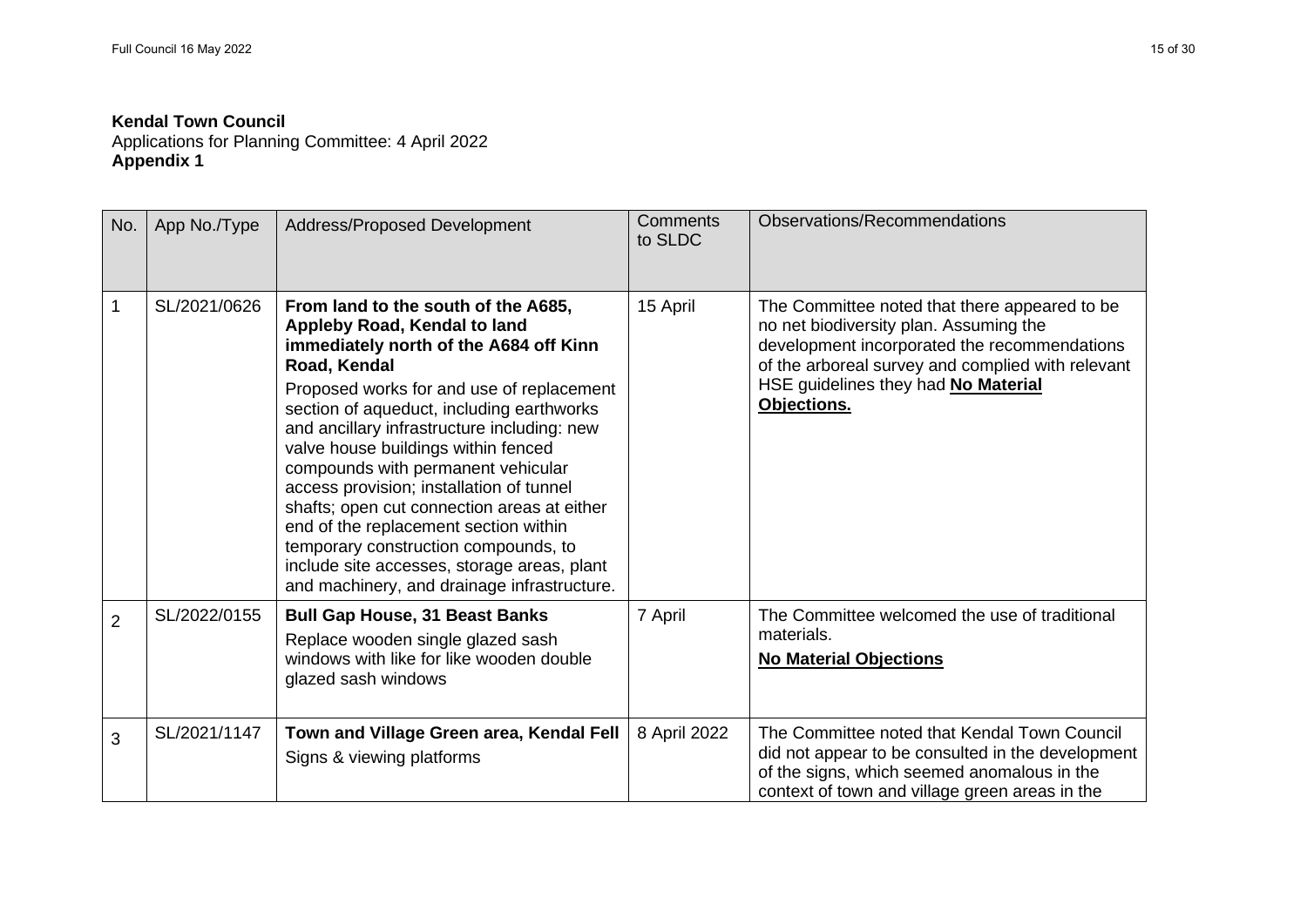|                |                                   |                                                                                                                                                                                                                                                                                                           |          | parish. It requested that the Town Council be<br>formally involved in any subsequent development<br>concerning these areas. It otherwise welcomed<br>the plans.<br><b>No Material Objections</b>                                     |
|----------------|-----------------------------------|-----------------------------------------------------------------------------------------------------------------------------------------------------------------------------------------------------------------------------------------------------------------------------------------------------------|----------|--------------------------------------------------------------------------------------------------------------------------------------------------------------------------------------------------------------------------------------|
| $\overline{4}$ | SL/2022/0246                      | <b>18 Laurel Gardens</b><br>First floor side extension                                                                                                                                                                                                                                                    | 11 April | <b>No Material Objections</b>                                                                                                                                                                                                        |
| 5              | SL/2022/0251                      | <b>High Park Cottage, Oxenholme</b><br>Variations of conditions 8 (Contamination) 9<br>(Construction management plan) & 11 (Foul<br>and surface water drainage) attached to<br>planning permission SL/2020/0726<br>(Construction of a new dwelling in place of<br>the existing converted garage building) | 12 April | Providing drainage, contamination and<br>construction issues are resolved:<br><b>No Material Objections</b>                                                                                                                          |
| 6              | SL/2022/0260                      | <b>124 Stainbank Road</b><br>Single storey rear extension                                                                                                                                                                                                                                                 | 12 April | It was noted that the plans did not give a useful<br>indication of scale. There is a requirement for<br>some net biodiversity gain.<br><b>No Material Objections</b>                                                                 |
|                | SL/2022/0274                      | <b>55 Finkle Street</b><br>Change of use of 2nd floor to dwelling with<br>roof terrace with glazed balustrade                                                                                                                                                                                             | 14 April | The Committee wondered how realistic it was to<br>assert that no parking spaces would be required.<br><b>No Material Objections</b>                                                                                                  |
|                | SL/2022/0273<br>&<br>SL/2022/0277 | Globe Inn, 8 Market Place, KENDAL<br>Installation of 2 retractable canopies to the<br>front elevation                                                                                                                                                                                                     | 14 April | The Committee had concerns about the impact on<br>the market, on the public highway and in what<br>could become the effective privatising of a public<br>space. Providing the area covered was not<br>permanently enclosed, they had |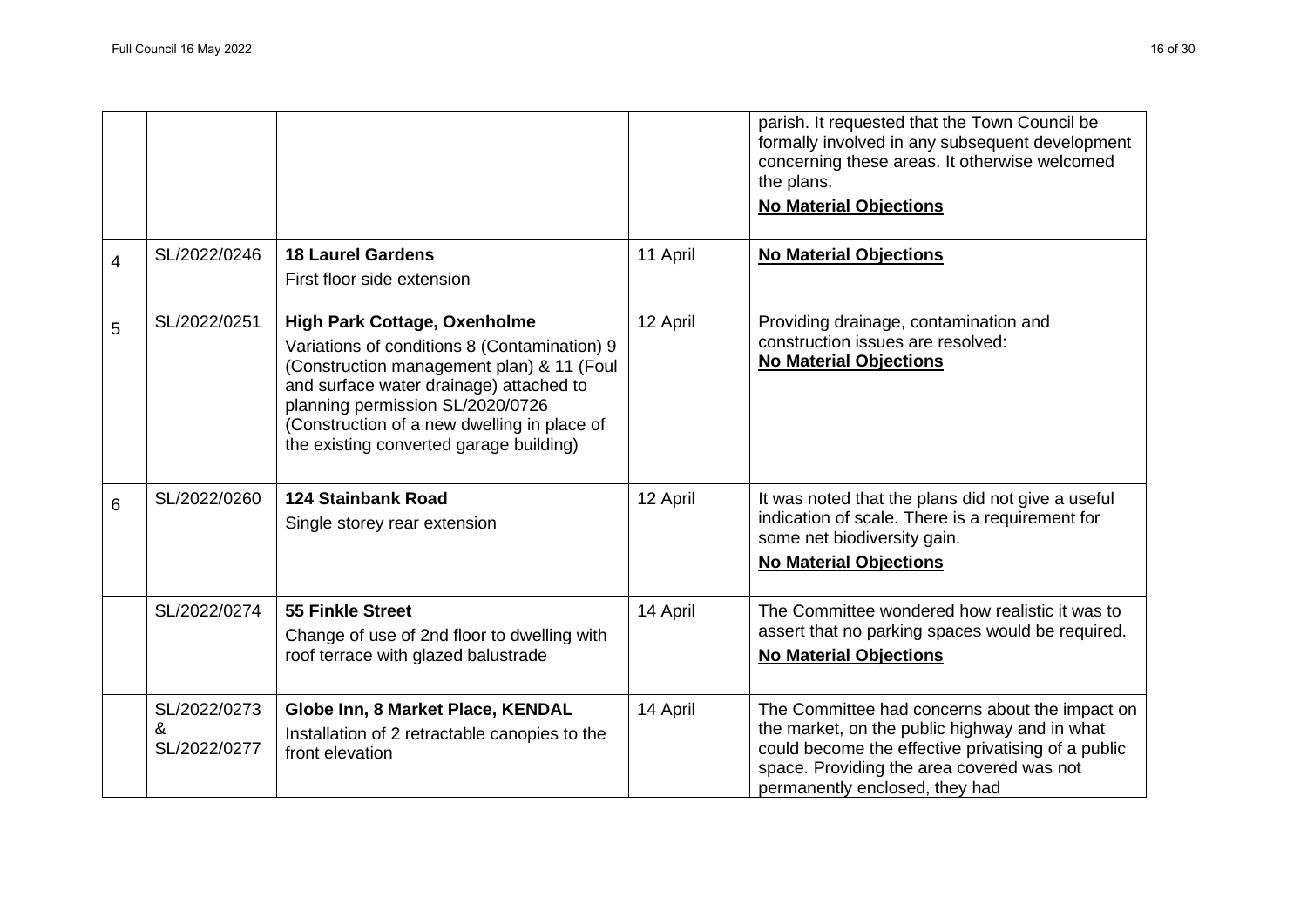|              |                                                                                                                                                                                                                                                                      |          | <b>No Material Objections.</b>                                                                                                                                                |
|--------------|----------------------------------------------------------------------------------------------------------------------------------------------------------------------------------------------------------------------------------------------------------------------|----------|-------------------------------------------------------------------------------------------------------------------------------------------------------------------------------|
| SL/2022/0275 | Globe Inn, 8 Market Place, KENDAL<br>Internal Decorations and Minor alterations                                                                                                                                                                                      | 15 April | <b>No Material Objections</b>                                                                                                                                                 |
| SL/2022/0276 | 56 Greenside<br>Single storey side return extension to rear of<br>property and rebuild of existing rear utility<br>room outbuilding.                                                                                                                                 | 18 April | <b>No Material Objections</b>                                                                                                                                                 |
| SL/2022/0280 | 34 High Fellside<br>Removal of rear conservatory, erection of<br>rear porch and utility room, installation of<br>glazed patio doors, new roof lights to front<br>and rear elevation & new double glazed<br>timber window to front elevation at ground<br>floor level | 18 April | Assuming the Conservation Officer is satisfied<br>that the development does not compromise the<br>visual amenity of the Conservation Area -<br><b>No Material Objections.</b> |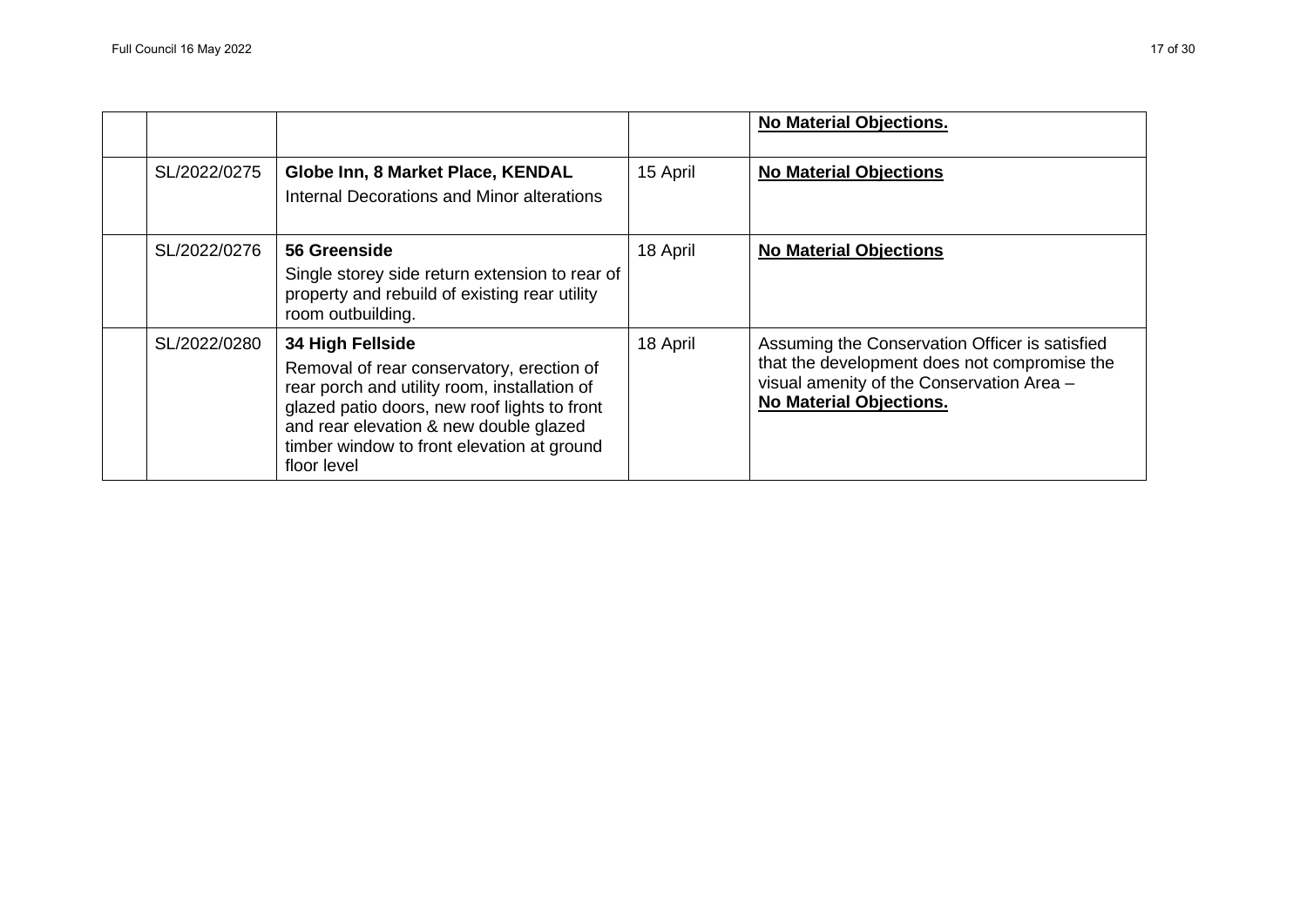Town Hall, Highgate, Kendal LA9 4ED www.kendaltowncouncil.gov.uk



## **Minutes of a meeting of the Planning Committee held on Tuesday 19 April 2022 at 6.30pm in the Town Hall, Kendal.**

| <b>Cllr J Cornthwaite</b>   | Present | Cllr D Rathbone (Chair) | Present |
|-----------------------------|---------|-------------------------|---------|
| Cllr P Gibson               | Absent  | <b>CIIr C Rowley</b>    | Present |
| CIIr H Ladhams (Vice Chair) | Present | Cllr K Teasdale         | Present |
| CIIr D Miles                | Present | Cllr G Vincent          | Absent  |

**In Attendance:** Town Clerk

## **P162/21/22 Apologies**

No apologies were received.

## **P162/21/22 Declarations of Interest**

None

# **P163/21/22 Exclusion of Press and Public (Public Bodies Admission to Meetings Act 1960)**

No issues were considered for exclusion.

# **P164/21/22 Minutes of the Previous Meeting**

The Committee received the minutes of the previous planning committee meeting held on 4 April 2022.

**Resolved:** To accept them as a true record.

# **P165/21/22 Planning Process and Issues**

The Committee discussed an issue which had arisen on Kendal Green, where a tree had been damaged in a storm. The Tree Officer had confirmed that the owner could fell the tree if required, but instead they had opted to leave it standing, following some work by a tree surgeon. Unfortunately, in the view of the neighbours, this left the tree still unsafe and now also unsightly, which did not contribute to the visual amenity of the Conservation Area.

**Resolved:** That the matter of the compromised visual amenity of the tree be brought to the attention of the Conservation officer and Tree officer at SLDC.

# **P166/21/22 Kendal Town Council Flood Relief Scheme Working Group**

The Chair of the Working Group reported that Craig Cowperthwaite had now retired from the Environment Agency and that the Flood scheme and the town would miss his expertise, patience and pragmatism. He hoped that the new management at the EA would continue his collaborative tradition. A new date was still being sought for an additional meeting of the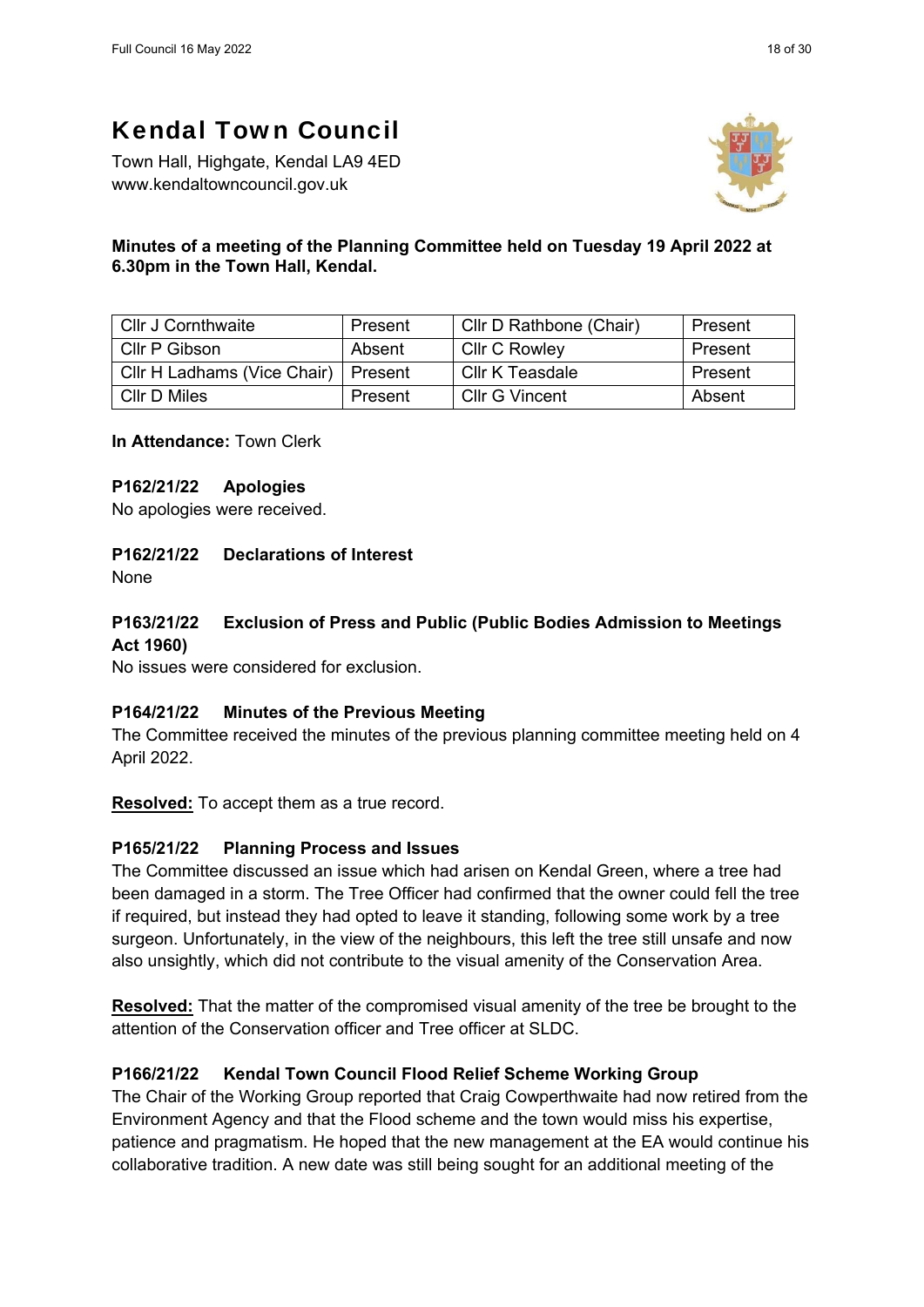Working Group, but it looked likely that this would now be after the elections. Although there were a couple of negative comments about the glass wall scheme, the overwhelming response from the public to the Planning Application had been supportive.

**Resolved:** To note the report.

#### **P167/21/22 Footpath Diversion**

The Committee considered a proposed footpath diversion by the river at Kirkland. It was noted that the diversion served to tidy up the alignment of the rights of way on the paths around the Kendal Crest (footpaths 536209 and 536210).

**Resolved:** To support the realignment of the rights of way.

#### **P168/21/22 Planning Applications**

The Committee considered the Planning Applications shown in Appendix 1.

**Resolved:** To submit the recommendations in Appendix 1 to the Planning Authority.

The meeting closed at 19.20.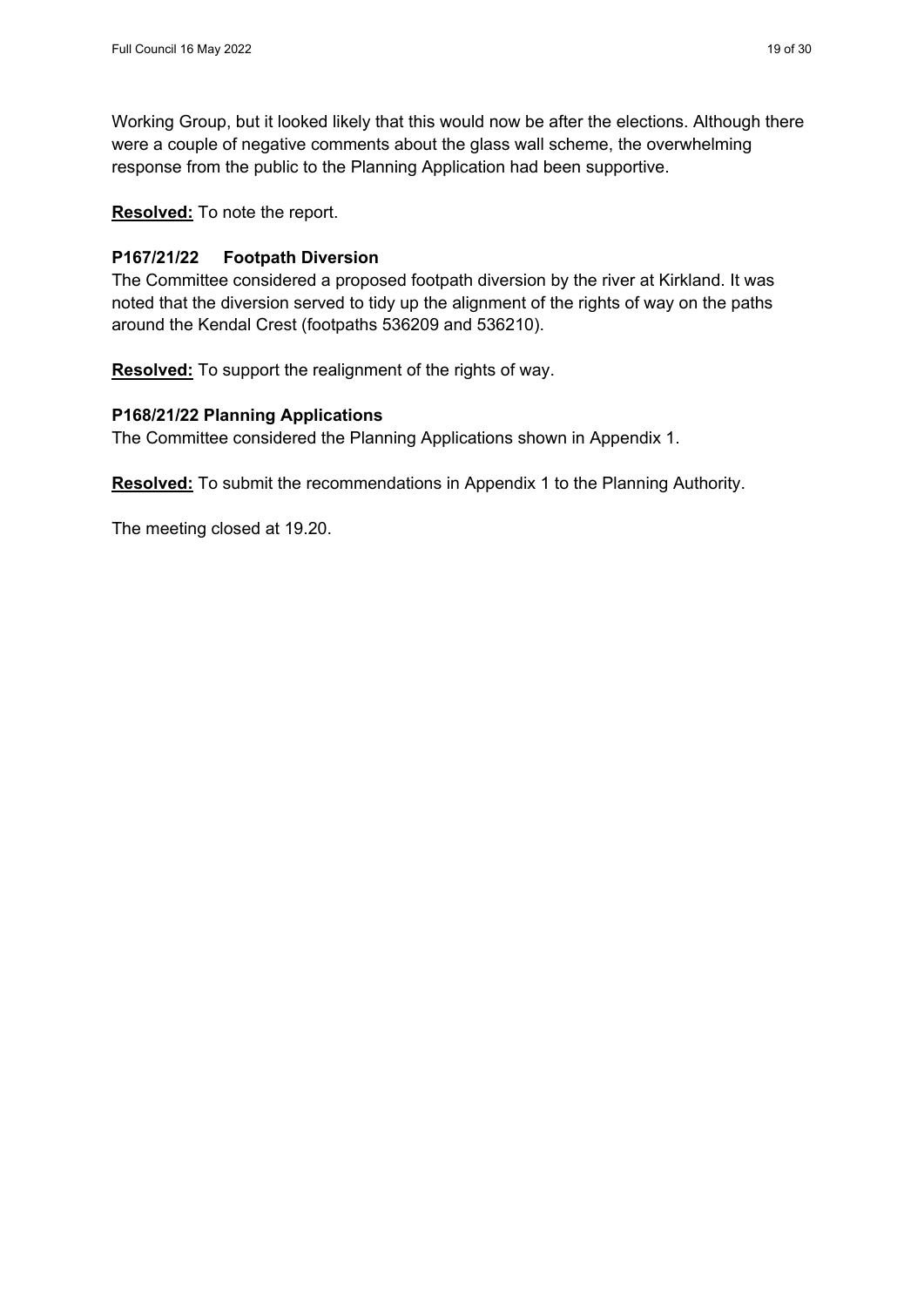Applications for Planning Committee: 19 April 2022 **Appendix 1** 

| No.            | App No./Type | Address/Proposed Development                                                                                                                                                                                                                     | Comments<br>to SLDC | Observations/Recommendations                                                                                                                                                                                                                                                                                 |
|----------------|--------------|--------------------------------------------------------------------------------------------------------------------------------------------------------------------------------------------------------------------------------------------------|---------------------|--------------------------------------------------------------------------------------------------------------------------------------------------------------------------------------------------------------------------------------------------------------------------------------------------------------|
| 1              | SL/2022/0284 | <b>48 Buttermere Drive</b><br>Refurbishment including external insulation<br>with a rendered finish, replacement triple<br>glazed windows, removal of existing<br>conservatory and replacement of existing<br>stepped access to the rear garden. | 19 April            | No material objections.<br>The Committee commends this application for its<br>use of Passivhaus standards and other<br>sustainable measures. They also welcomed the<br>extent of neighbour consultation.                                                                                                     |
| $\overline{2}$ | SL/2022/0292 | 116 Burneside Road<br>Single storey extensions to porch and bay<br>window                                                                                                                                                                        | 19 April            | No material objections.                                                                                                                                                                                                                                                                                      |
| 3              | SL/2022/0293 | 116 Burneside Road<br>Rear raised deck / balcony replacing Juliet<br>Balcony                                                                                                                                                                     | 19 April            | No material objections.<br>The Committee had concerns about the<br>development creating overlooking issues, but<br>were unsure about the angles, so their<br>observation is conditional on this being<br>acceptable to the Planning Officer. There should<br>be some consideration of net biodiversity gain. |
| 4              | SL/2022/0307 | 34 Low Mead<br>Two storey rear extension                                                                                                                                                                                                         | 20 April            | No material objections.<br>The Committee drew attention to the neighbour's<br>comment about boundary matters and would seek                                                                                                                                                                                  |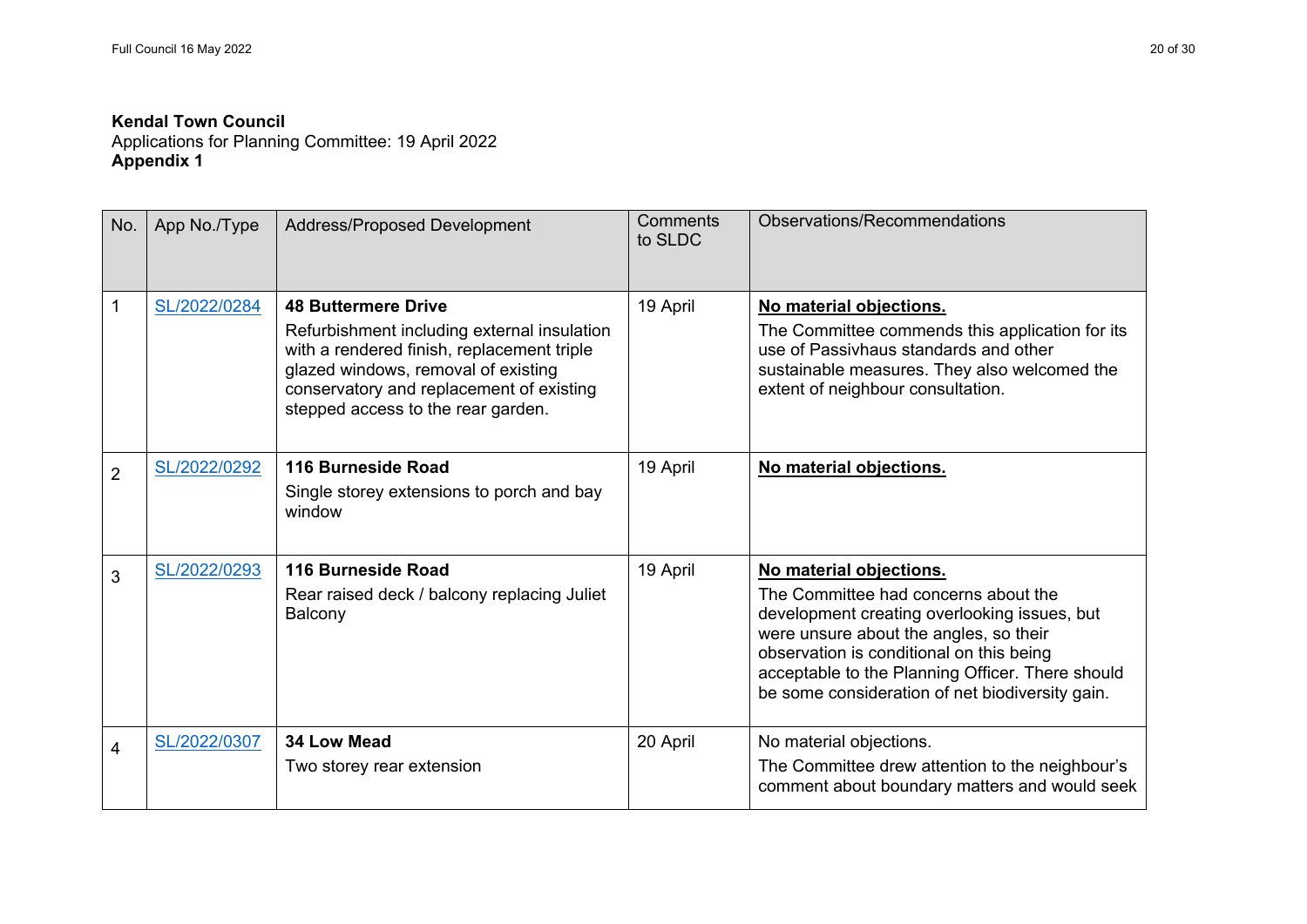|   |              |                                                                                                              |          | reassurance that this is a mapping accuracy<br>issue, not an assertion of development rights over<br>an adjacent property.                                                                                                                                                                                                                               |
|---|--------------|--------------------------------------------------------------------------------------------------------------|----------|----------------------------------------------------------------------------------------------------------------------------------------------------------------------------------------------------------------------------------------------------------------------------------------------------------------------------------------------------------|
| 5 | SL/2022/0226 | Jewson Ltd, Stockbeck<br>Demolition of existing warehouse building<br>and erection of new warehouse building | 28 April | No material objections.<br>Dependent on UU and LLFA conditions relating to<br>impacts on flooding and adequate drainage. The<br>Committee supported the additional biodiversity<br>measures suggested by the Tree Officer.                                                                                                                               |
| 6 | SL/2022/0243 | <b>11 Nether Street</b><br>Replacement limestone perimeter wall                                              | 28 April | Recommend refusal.<br>The Committee could not see how the<br>development overcame the creation of a blind<br>corner on the highway, which would be potentially<br>less safe for pedestrians and vehicles. The<br>development seemed to be out of proportion for<br>its location in the Conservation Area and had no<br>mention of biodiversity net gain. |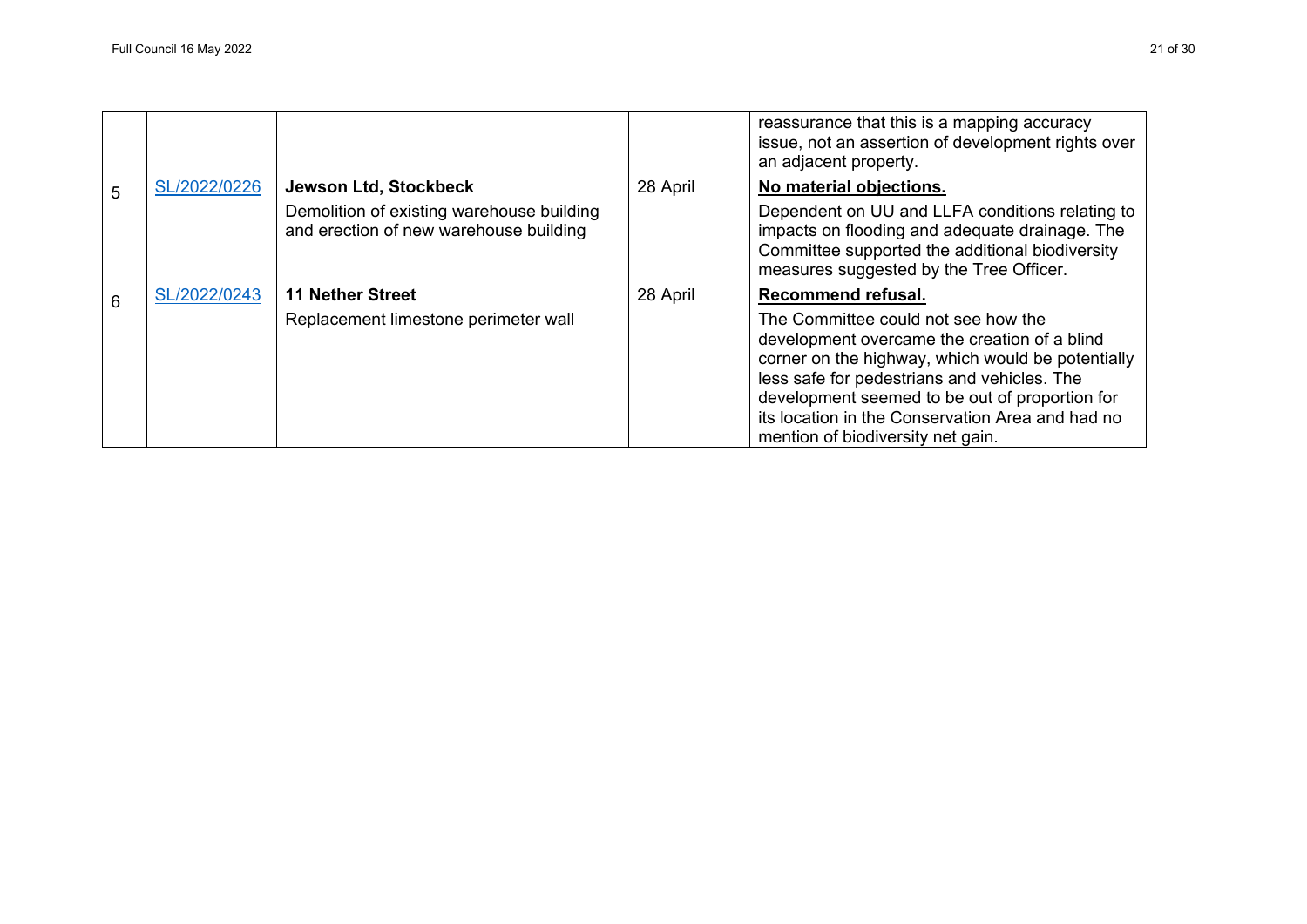Town Hall, Highgate, Kendal LA9 4ED www.kendaltowncouncil.gov.uk



## **Minutes of a meeting of the Planning Committee held on Tuesday 3 May 2022 at 6.30pm in the Town Hall, Kendal.**

| <b>Cllr J Cornthwaite</b>   | Present   | Cllr D Rathbone (Chair) | Present   |
|-----------------------------|-----------|-------------------------|-----------|
| Cllr P Gibson               | Apologies | <b>CIIr C Rowley</b>    | Present   |
| CIIr H Ladhams (Vice Chair) | Present   | Cllr K Teasdale         | Apologies |
| CIIr D Miles                | Present   | Cllr G Vincent          | Present   |

**In Attendance:** Town Clerk

## **P169/21/22 Apologies**

Apologies were received and accepted from Cllrs P Gibson and K Teasdale.

# **P170/21/22 Declarations of Interest**

None

# **P171/21/22 Exclusion of Press and Public (Public Bodies Admission to Meetings Act 1960)**

No issues were considered for exclusion.

# **P172/21/22 Minutes of the Previous Meeting**

The Committee received the minutes of the previous planning committee meeting held on 19 April 2022.

**Resolved:** To accept them as a true record.

# **P173/21/22 Planning Process and Issues**

**Resolved:** That the matter of the compromised visual amenity of the tree be brought to the attention of the Conservation officer and Tree officer at SLDC.

#### **P174/21/22 Kendal Town Council Flood Relief Scheme Working Group**

The Chair asked if there were parallels to be drawn from the retrospective application about to be considered for the White Stiles filling station on Shap Road with the building work currently taking place at the filling station on Burton Road, which also appeared not to involve Planning Consent at this stage.

The Clerk reported that the correspondence with SLDC and LDNPA had shown support for the Committee's position on working together and coordinating Planning Policies.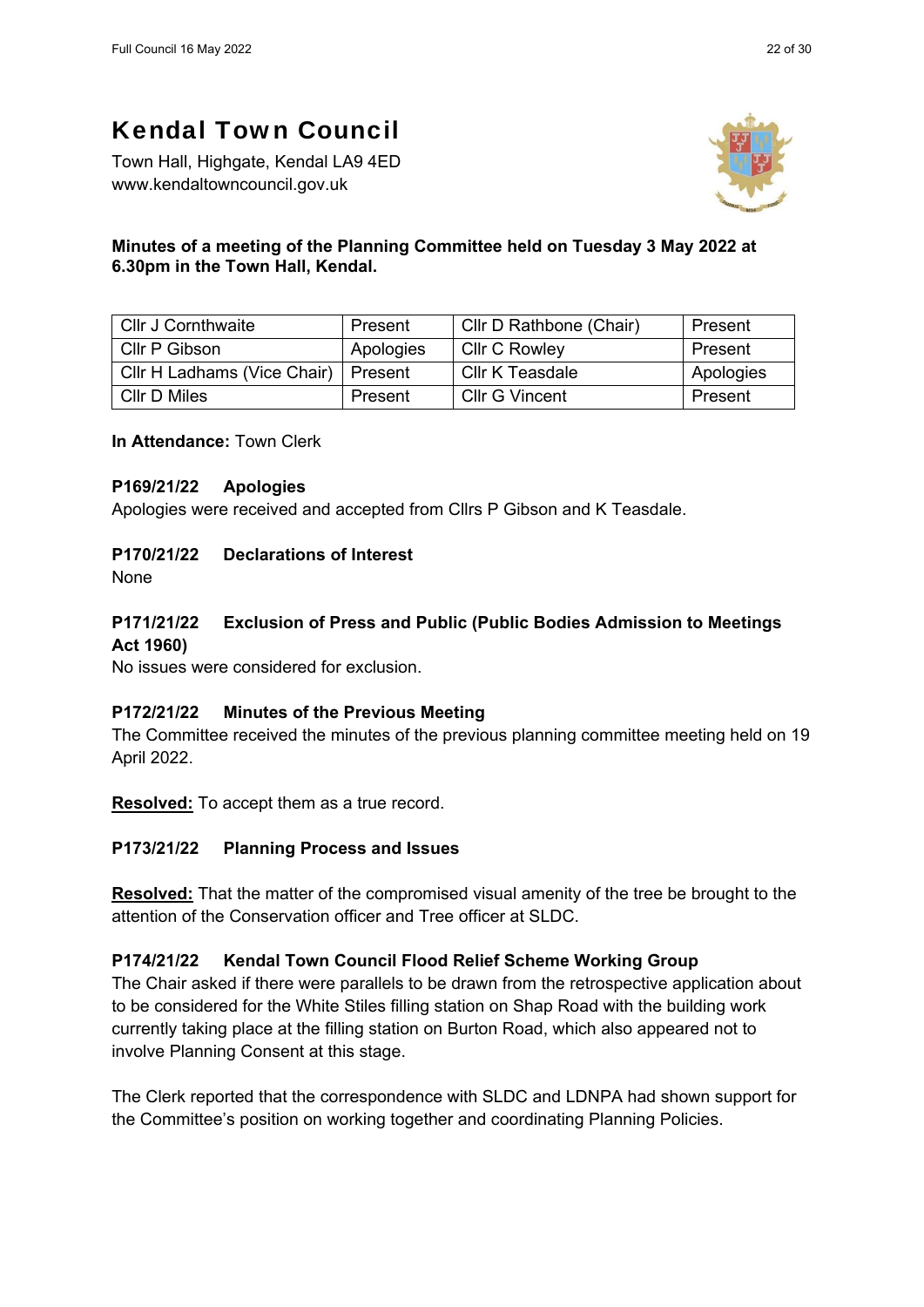There was also a lot of learning drawn from the issue of the tree on Kendal Green, referred to at the last meeting, however the impact of the 'surgery' on the visual amenity of the Conservation Area had not yet been resolved.

**Resolved:** That the Clerk follow up the queries about the filling station and pursue ascertain a response from a Planning Officer about the visual impact of tree work in a Conservation Area.

## **P175/21/22 Flood Scheme Working Group**

The Chair of the Working Group reported that the group had not met formally since the latest Planning submission in the previous month and would now look forward to being reconstituted after the elections. The coping stones on the glass wall had been trialled with the new chamfering, but this was a work in progress.

**Resolved:** To note the report.

#### **P176/21/22 Planning Applications**

The Committee considered the Planning Applications shown in Appendix 1.

**Resolved:** To submit the recommendations in Appendix 1 to the Planning Authority.

The meeting closed at 19.40.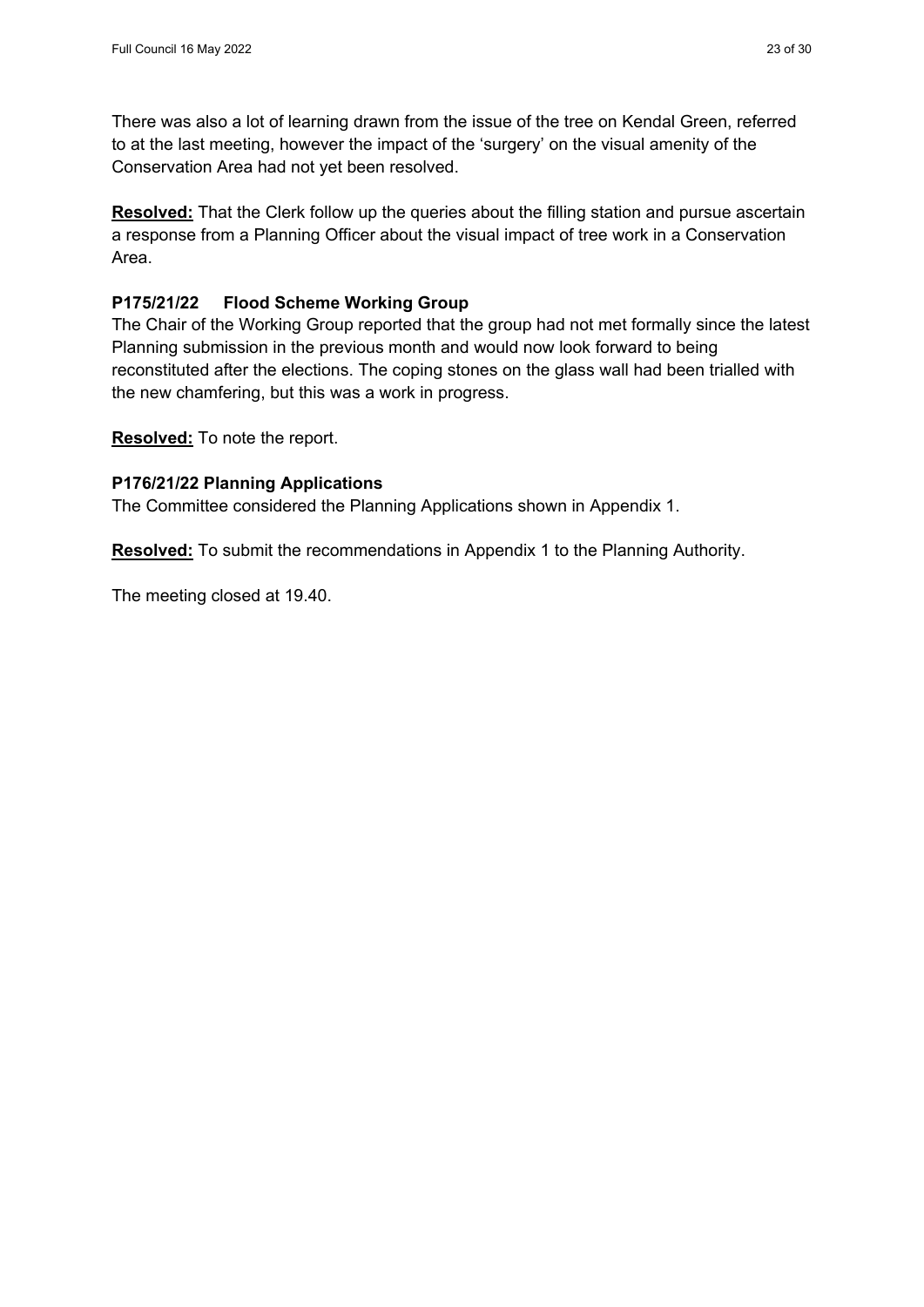Responses from Planning Committee: 3 May 2022 **Appendix 1 v2**

| No.            | App No./Type | Address/Proposed Development                                                                           | Comments<br>to SLDC | Observations/Recommendations                                                                                                                                                                                                                                                                                                                                                                                                                                                                                                                                                                                                                                               |
|----------------|--------------|--------------------------------------------------------------------------------------------------------|---------------------|----------------------------------------------------------------------------------------------------------------------------------------------------------------------------------------------------------------------------------------------------------------------------------------------------------------------------------------------------------------------------------------------------------------------------------------------------------------------------------------------------------------------------------------------------------------------------------------------------------------------------------------------------------------------------|
|                | SL/2022/0083 | <b>Stephenson Centre, Ann Street</b><br>Temporary pod to house 1 homeless<br>individual in emergencies | 12 May              | The Committee was concerned that a 'temporary'<br>installation might become permanent, and felt this<br>would be inappropriate in the location. Whilst<br>raising No Material Objections, it recommended<br>the permission be given a timescale of 3-5 years<br>after which further permission should be sought.                                                                                                                                                                                                                                                                                                                                                           |
| $\overline{2}$ | SL/2022/0347 | Jenkin Cragg Farm, Fowl Ing Lane<br>Erection of an agricultural livestock building                     | 13 May              | Whilst recognising that agricultural buildings in<br>rural/agricultural settings are usually treated<br>differently for Planning purposes, the Committee<br>was concerned about the scale of this building,<br>added to existing structures. The application<br>offered no detail about mitigations, and did not<br>seek to address issues of climate change or<br>biodiversity. On the basis that it did not address<br>the Town Council's concerns (expressed through<br>the Climate Jury recommendations) about the<br>contribution to global heating from intensive dairy<br>cattle production, did not feel they could support it<br>as presented. Recommend Refusal. |
| 3              | SL/2022/0348 | Jenkin Cragg Farm, Fowl Ing Lane<br>Erection of an agricultural covered muck<br>midden                 | 13 May              | The Committee was unsure how the development<br>would not create an additional burden of effluent<br>on the existing drainage infrastructure, since the<br>application gave no details about drainage                                                                                                                                                                                                                                                                                                                                                                                                                                                                      |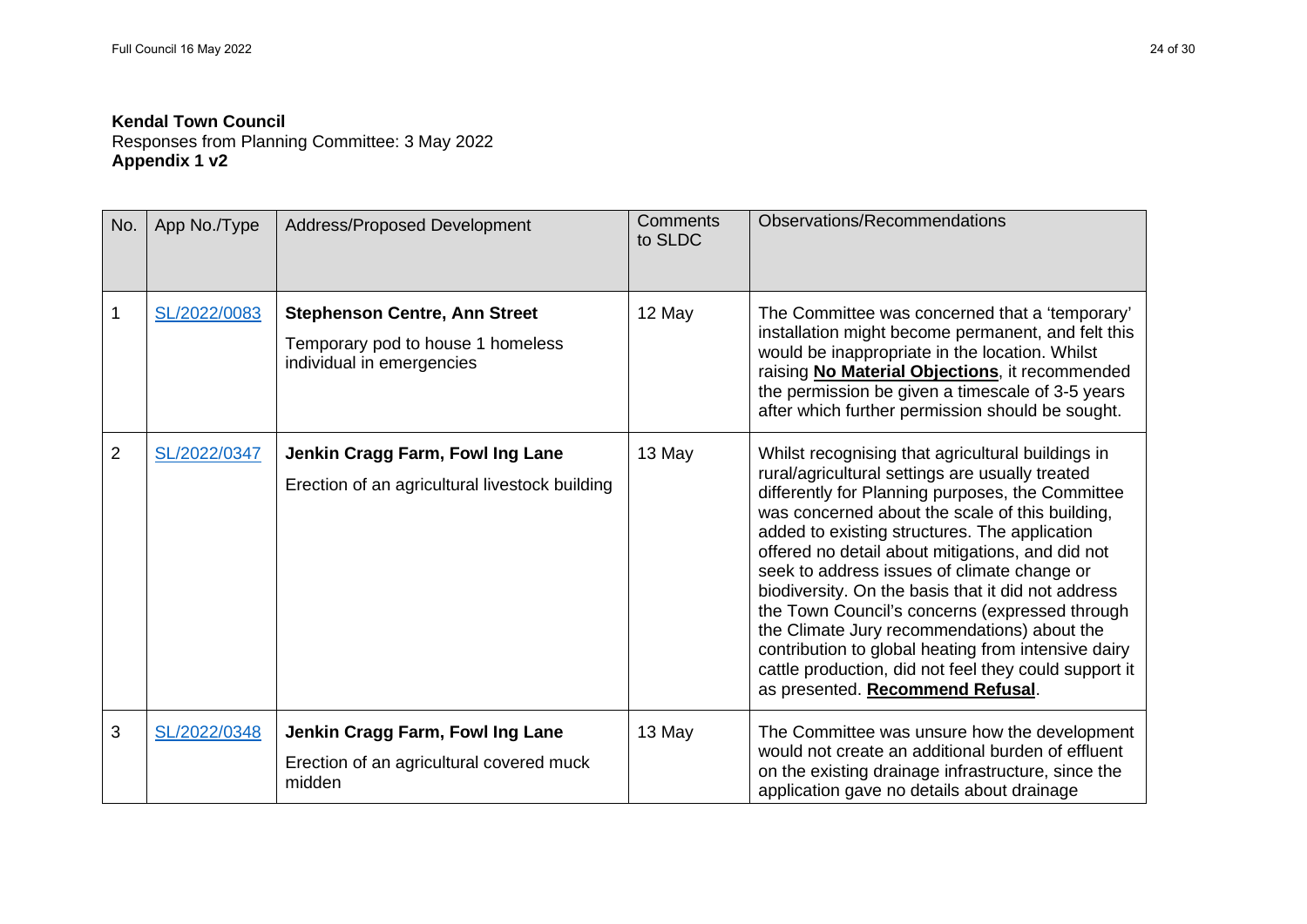|   |              |                                                                                                            |        | management other than to say that surface water<br>will drain into existing water courses. No mention<br>was given to mitigation against pollution, climate<br>change or biodiversity. Recommend refusal.                                                                                                                                                                                                                                                                                                                                                                                                                                           |
|---|--------------|------------------------------------------------------------------------------------------------------------|--------|-----------------------------------------------------------------------------------------------------------------------------------------------------------------------------------------------------------------------------------------------------------------------------------------------------------------------------------------------------------------------------------------------------------------------------------------------------------------------------------------------------------------------------------------------------------------------------------------------------------------------------------------------------|
| 4 | SL/2022/0303 | 4 Heron Hill<br>Alterations & extensions of existing garage<br>& front entrance                            | 16 May | No material objections, though some<br>acknowledgement of the need for net biodiversity<br>gain must be made.                                                                                                                                                                                                                                                                                                                                                                                                                                                                                                                                       |
| 5 | SL/2022/0357 | 21 Spital Park<br>Single storey front porch extension                                                      | 16 May | No material objections                                                                                                                                                                                                                                                                                                                                                                                                                                                                                                                                                                                                                              |
| 6 | SL/2022/0362 | 49 Shap Road<br>Replacement above ground fuel tank<br>(Retrospective)                                      | 16 May | The Committee was disappointed to be<br>considering a retrospective application, and urges<br>the Planning Authority to do its utmost to promote<br>better awareness of the requirements for planning<br>consent, and the risks of not seeking it. Well-<br>established and respectable companies should be<br>aware of legislation. They were concerned that<br>more should be done to screen the tank from<br>surrounding properties, and that some attempt at<br>contributing to net biodiversity gain ought to be<br>possible on the site. However it had no material<br>objections to the application, if the above is<br>taken in to account. |
| 7 | SL/2022/0369 | 2 Hawesmead Avenue<br>First floor extension over existing single<br>storey store extension and erection of | 16 May | The plans showed no consideration of the need<br>for net biodiversity gain and no indication about<br>the surface treatment of the drive, which ought to<br>be shown. However, the committee had no                                                                                                                                                                                                                                                                                                                                                                                                                                                 |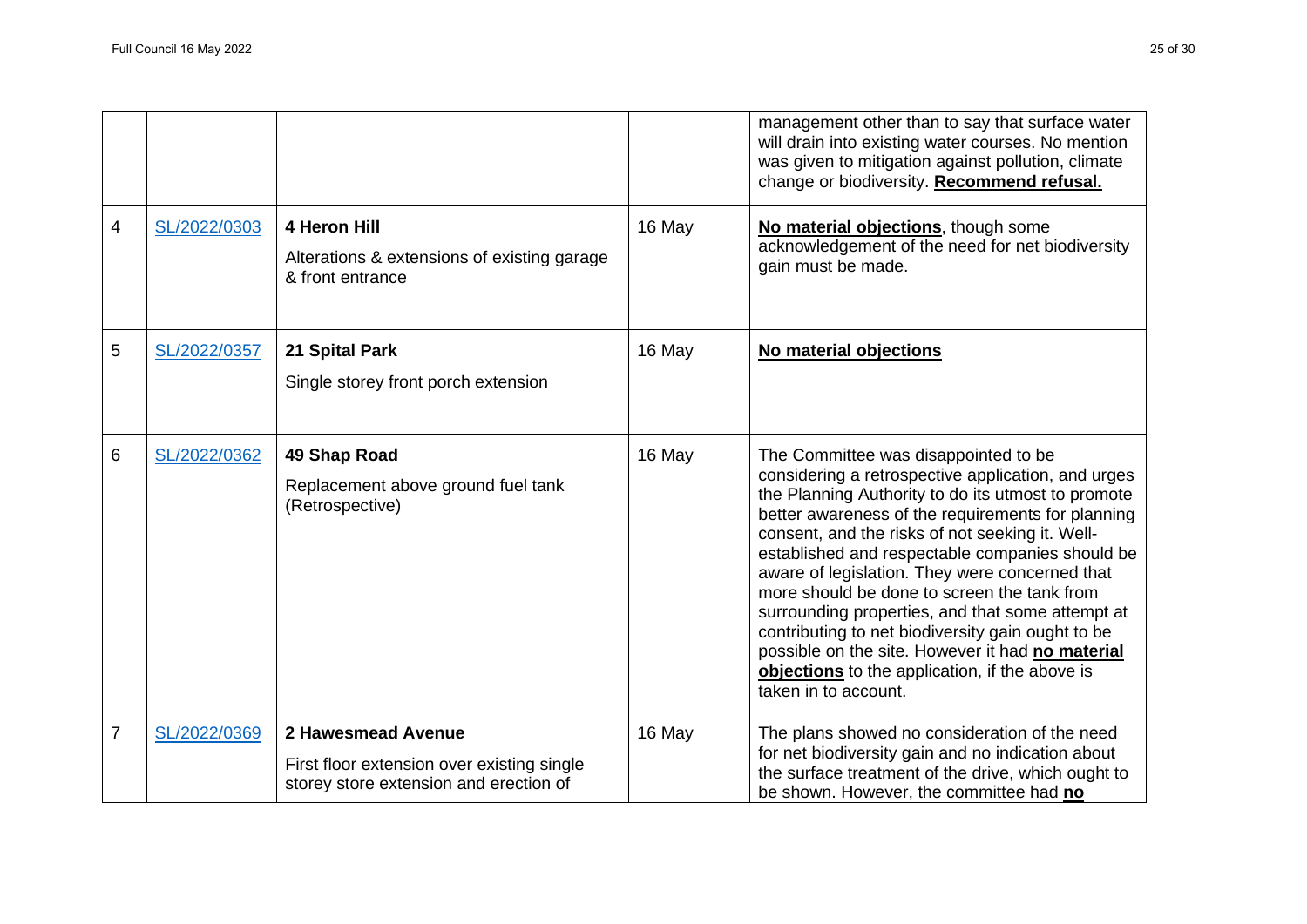|    |                                                 | detached garage                                                                                                                                                                                                                                                  |             | material objections.                                                                                                                                                                                                                                                                                                                                            |
|----|-------------------------------------------------|------------------------------------------------------------------------------------------------------------------------------------------------------------------------------------------------------------------------------------------------------------------|-------------|-----------------------------------------------------------------------------------------------------------------------------------------------------------------------------------------------------------------------------------------------------------------------------------------------------------------------------------------------------------------|
| 8  | SL/2022/0371<br>$\underline{8}$<br>SL/2022/0372 | <b>50 Branthwaite Brow</b><br>Alterations to create smaller ground floor<br>retail premises with self-contained dwelling<br>unit on first floor (Retrospective<br>resubmission of planning permission<br>SL/2019/0669 & Listed Building Consent<br>SL/2019/0670) | 16 May 2022 | The Committee was disappointed to be<br>considering a retrospective application, and urges<br>the Planning Authority to do its utmost to promote<br>better awareness of the requirements for planning<br>consent, and the risks of not seeking it. Well-<br>established and respectable companies should be<br>aware of legislation.<br>No material objections. |
| 9  | SL/2022/0307                                    | 34 Low Mead<br>Two storey rear extension                                                                                                                                                                                                                         | 17 May 2022 | Subject to the objections raised by the neighbour<br>being satisfied, the Committee had no material<br>objections.                                                                                                                                                                                                                                              |
| 10 | SL/2022/0359                                    | Unit 2a, Westmorland Shopping Centre<br>Change of Use retail unit (Use Class E) for<br>the sitting and administration of computer-<br>based driving theory test exams on behalf of<br>the DVSA (Use Class Sui Generis)                                           | 18 May 2022 | No material objections                                                                                                                                                                                                                                                                                                                                          |
| 11 | SL/2022/0298<br>&<br>SL/2022/0299               | <b>5 Thorny Hills</b><br>Replacement of 4 roof widows with Velux<br>Conservation roof windows & re-roofing of<br>the main house.                                                                                                                                 | 18 May 2022 | No material objections                                                                                                                                                                                                                                                                                                                                          |
| 12 | SL/2022/0383                                    | 16 Kentrigg<br>Timber framed garden studio and                                                                                                                                                                                                                   | 20 May 2022 | No material objections, though the application<br>would benefit from some consideration of net                                                                                                                                                                                                                                                                  |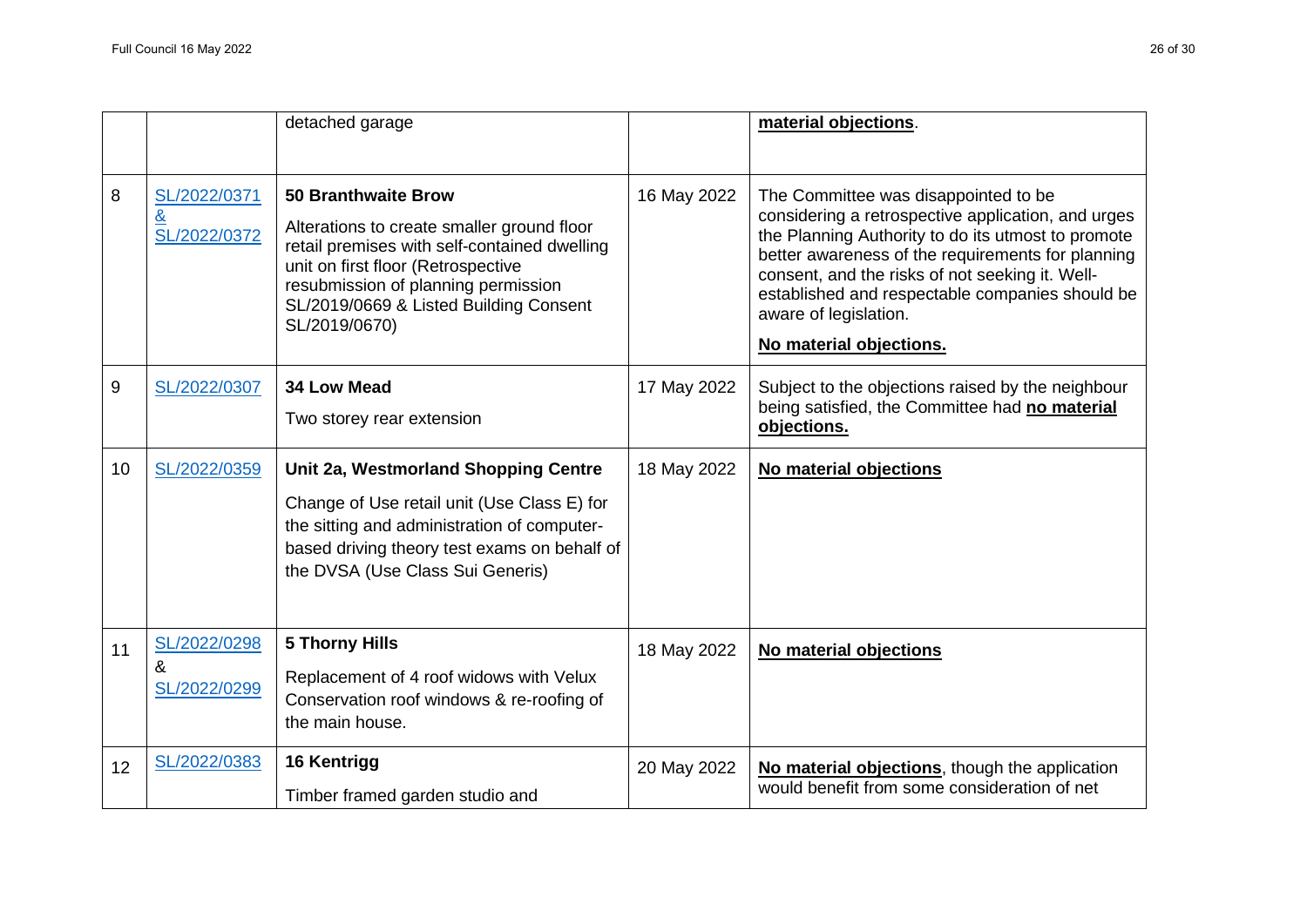|  | landscaping | biodiversity gain. |
|--|-------------|--------------------|
|  |             |                    |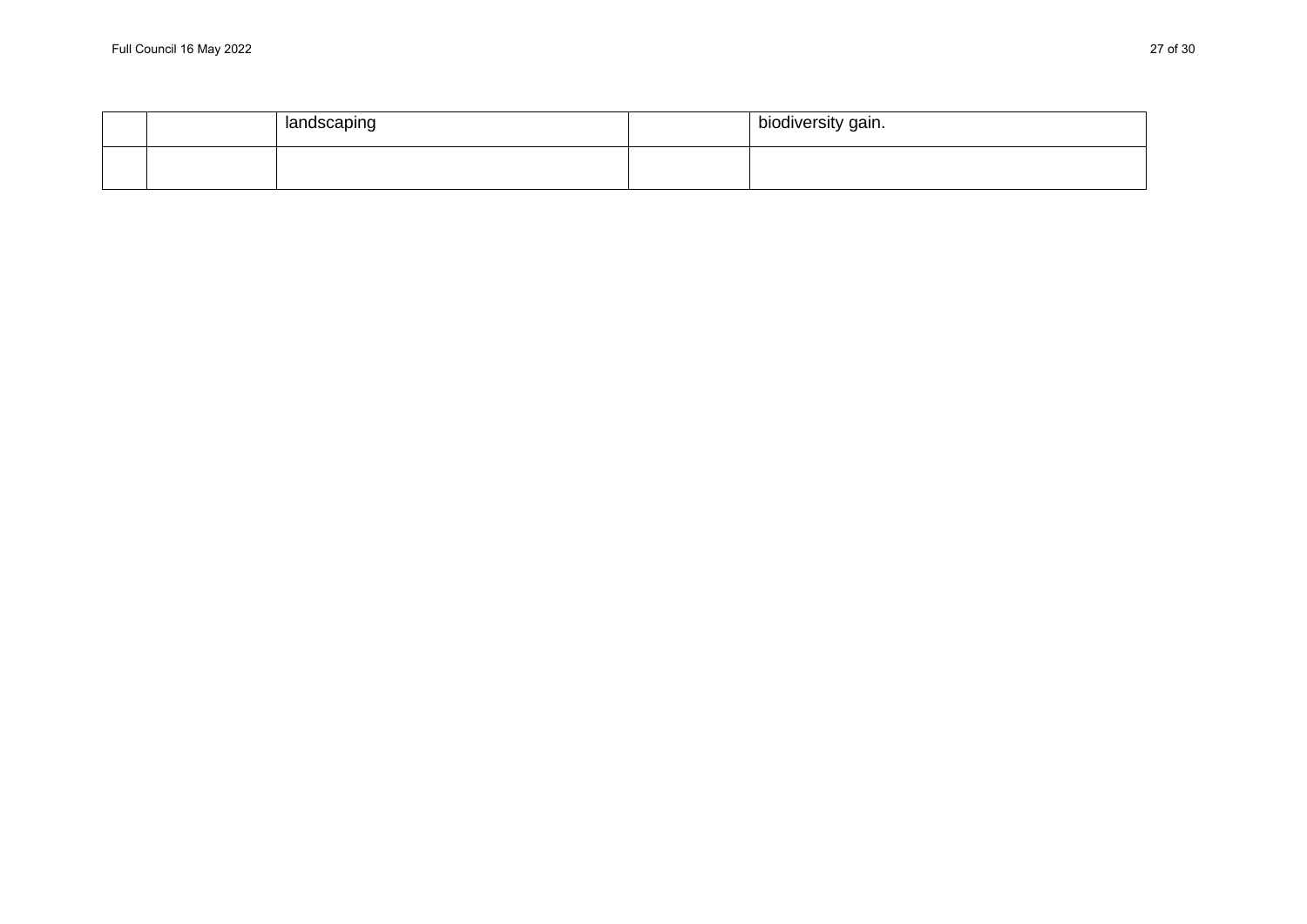Town Hall, Highgate, Kendal LA9 4ED www.kendaltowncouncil.gov.uk



# **Minutes from the Audit, Grants and Charities Committee meeting held at 7pm on Monday 25 April 2022 in the Georgian Room, Town Hall, Kendal.**

| Cllr G Cook                                                              | Present   | Cllr D Rathbone       | Present    |  |  |
|--------------------------------------------------------------------------|-----------|-----------------------|------------|--|--|
| Cllr J Dunlop (Chair)                                                    | Present   | Cllr M Severn         | Apologies* |  |  |
| Cllr P Gibson                                                            | Apologies | <b>Cllr G Vincent</b> | Present    |  |  |
| Cllr R Hogg (Vice Chair)                                                 | Present   |                       |            |  |  |
| $\sim$ $\sim$ $\sim$ $\sim$ $\sim$ $\sim$ $\sim$<br>alla contratto di un |           |                       |            |  |  |

\* see AGC 37/21/22

**In attendance:** Chris Bagshaw (Town Clerk)

## **AGC 37/21/22 Apologies**

Apologies were received and accepted from Cllrs P Gibson. Apologies were received from Cllr M Severn, but too late for consideration by the Committee.

# **AGC 38/21/22 Declarations of Interest**

None

#### **AGC 39/21/22 Exclusion of Press and Public (Public Bodies Admission to Meetings Act 1960)**  None

#### **AGC 40/21/22 Minutes of the Previous Meeting**

The Council received the minutes of the Audit, Grants and Charities meeting held on 31 January, 2022. It was noted that the Grant for Kendal Community Theatre had been split over two financial years for consideration, but did not appear on the current agenda. The Clerk noted that they should appear on a subsequent agenda.

**Resolved:** To accept them as a true record.

# **AGC 41/21/22 Budget Monitoring and Year End**

The Committee looked at a budget monitor and draft year end for the period ending 31 March 2022. The Clerk explained that he hoped this would be the last time the Committee saw budget and year-end information presented in this format - the product of a long-running spreadsheet which collated information recorded in Sage and manually copied over.

**Resolved:** To receive and note the budget monitoring report.

# **AGC 42/21/22 Grants Funding - General**

The Committee discussed the criteria upon which grants are offered. There was debate about whether grants were for ongoing costs or specific projects and it was noted that the Conditions were not yet sufficiently robust for the Committee to dictate this. It was also noted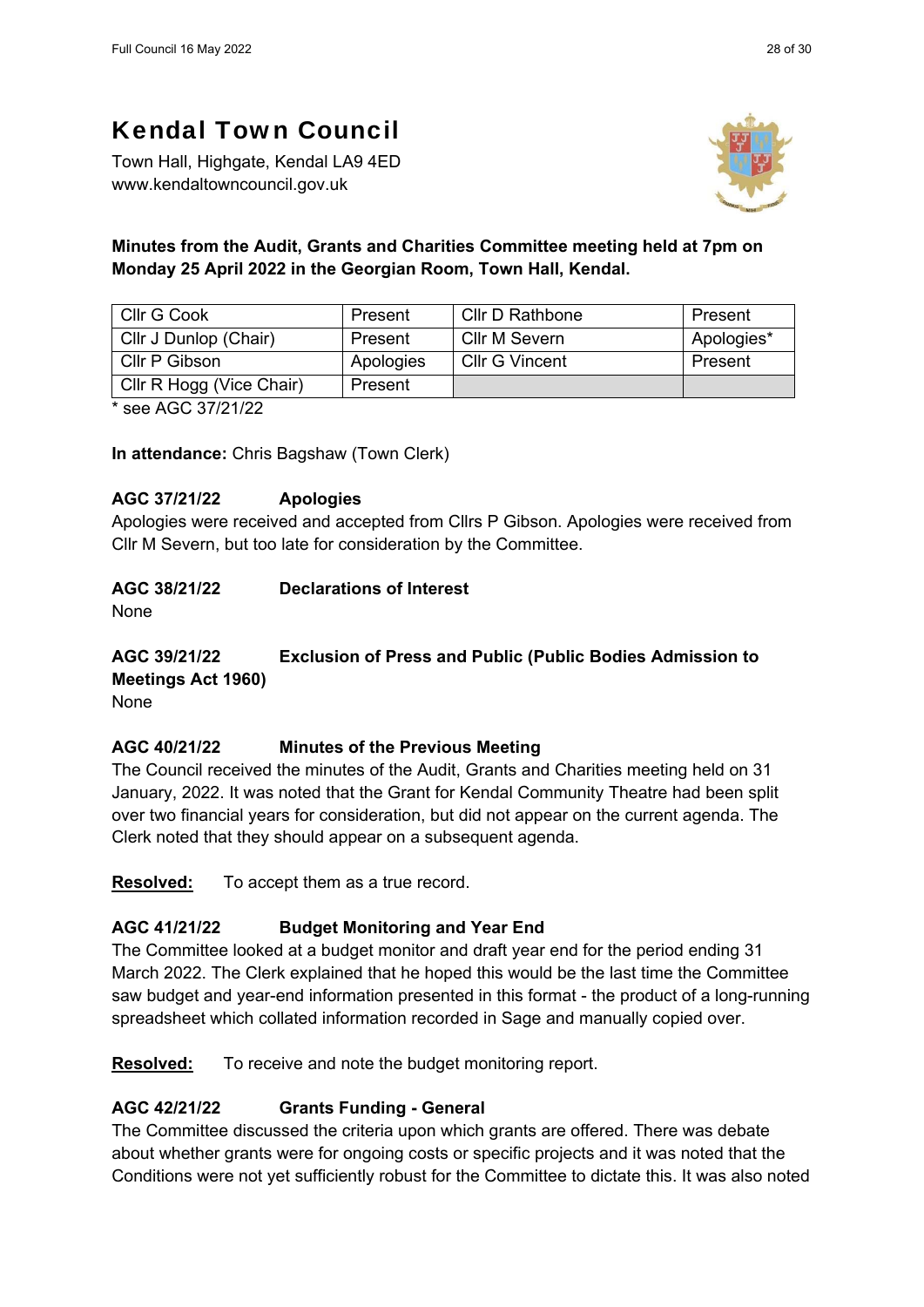that the 'Core Grants' had yet to be applied for or allocated, and this would be the subject of the next and subsequent Committee meetings.

**Resolved:** To include an explanation of the Grants and Funding process to new councillors elected in May 2022.

## **AGC 43/21/22 Grants Funding - Applications**

#### **a) Bro Room**

Amount requested £1,000

It was noted that the applicant had made a good presentation to the Full Council earlier in the year.

**Resolved:** To offer a grant of £1,000

#### **b) Autus**  Amount requested: £3,260

**Resolved:** To offer a grant of £1,000 towards the charity's work in Kendal.

## **c) Kendal Debt Centre**

#### Amount requested: £5,000

Whilst the Committee was supportive of the application, and noted that the Council had powers to fund such a project (under s142 of the Local Government Act ,1972), there was concern about a line in the organisation's Constitution which declared its aims to include the 'advancement of the Christian faith'. The Committee was unsure, and the Clerk was unable to give an immediate response, on the question as to whether this would be permitted under the Council's general rules of maintaining a distance from 'ecclesiastical' affairs.

**Resolved:** That the application be deferred for further legal advice.

**d) Kendal Window on Art**  Amount requested: £500.

**Resolved**: To offer a grant of £500.

**e) Growing Well**  Amount requested: £500

**Resolved:** To offer a grant of £500.

#### **f) Wave Forward**

#### Amount requested: £4,000

The Chair left the room for the consideration of this item. The chair was assumed by the Vice Chair. The application was felt to be in a similar category to the first two items considered, so the Committee felt a similar amount of funding would be appropriate.